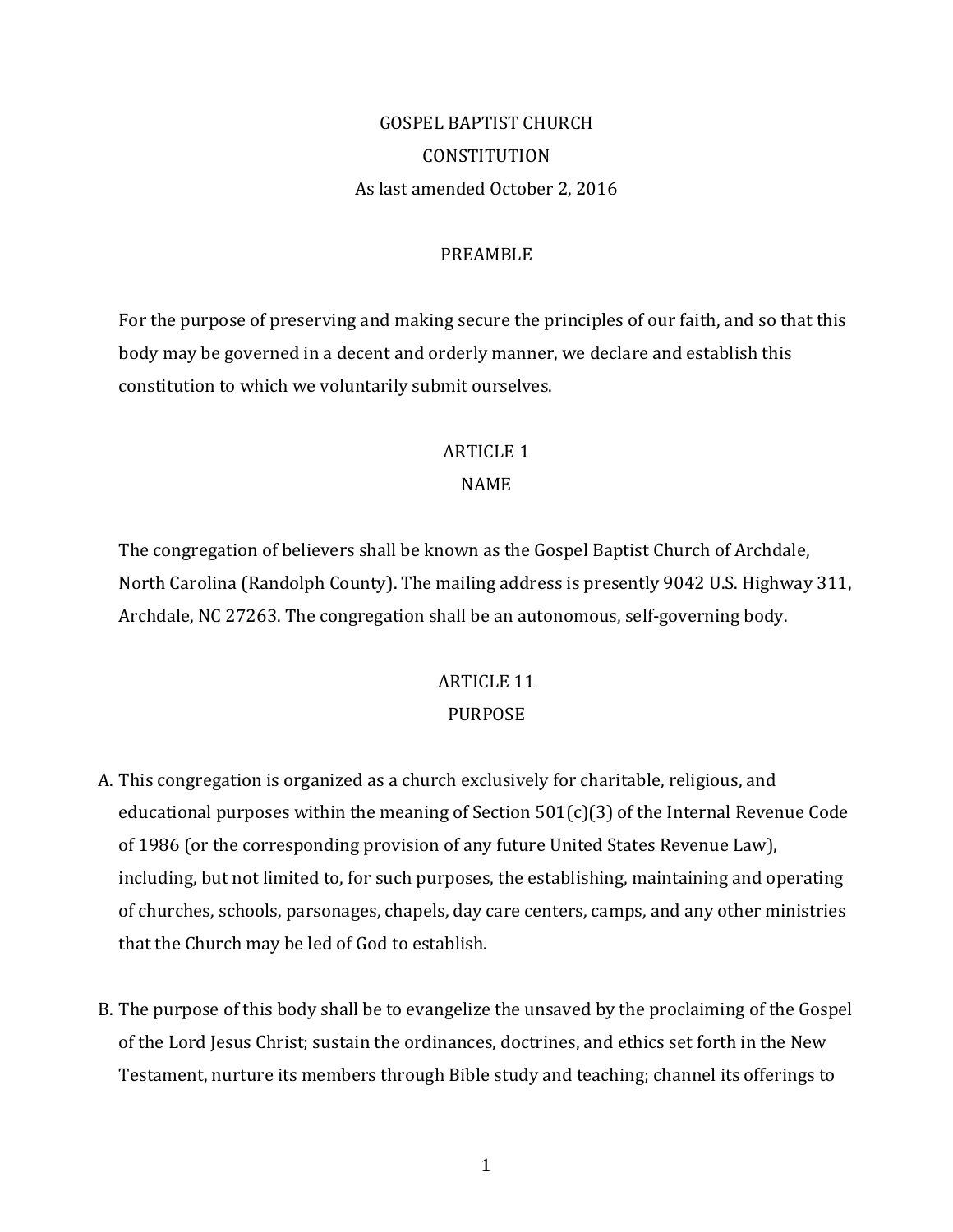the support of the Gospel and other worthwhile ministries; and engage in any other ministry that the Church may decide to pursue in obedience to the will of God.

# **ARTICLE III** STATEMENT OF FAITH AND COVENANT

#### SECTION A - STATEMENT OF FAITH

#### l. The Holy Scriptures

We believe the Holy Scriptures of the Old and New Testaments to be the verbally and plenarily inspired Word of God. The Scriptures are inerrant, infallible, and God-breathed, and therefore are the final authority for faith and life. The sixty-six books of the Old and New Testaments are the complete and divine revelation of God to Man. The Scriptures shall be interpreted according to their normal grammatical-historical meaning. We believe that the Scriptures interpreted in their natural, literal sense reveal divinely determined dispensations or rules of life which define man's responsibilities in successive ages. We recognize the Authorized Version  $(K|V)$  of the Bible as most suitable for the pulpit and teaching ministry of Gospel Baptist Church and School (Eph. 3:2-10; II Tim. 3: 16-17; II Pet. 1:20-21). 

# 2. The Godhead

We believe in one Triune God, sovereign, holy, eternally existing in three persons-Father, Son, and Holy Spirit, each co-eternal in being, co-identical in nature, co-equal in power and glory, and having the same attributes and perfections (Deut.  $6:4$ ; Matt.  $28:19$ ; II Cor. 13:14; John 14:10,26). 

2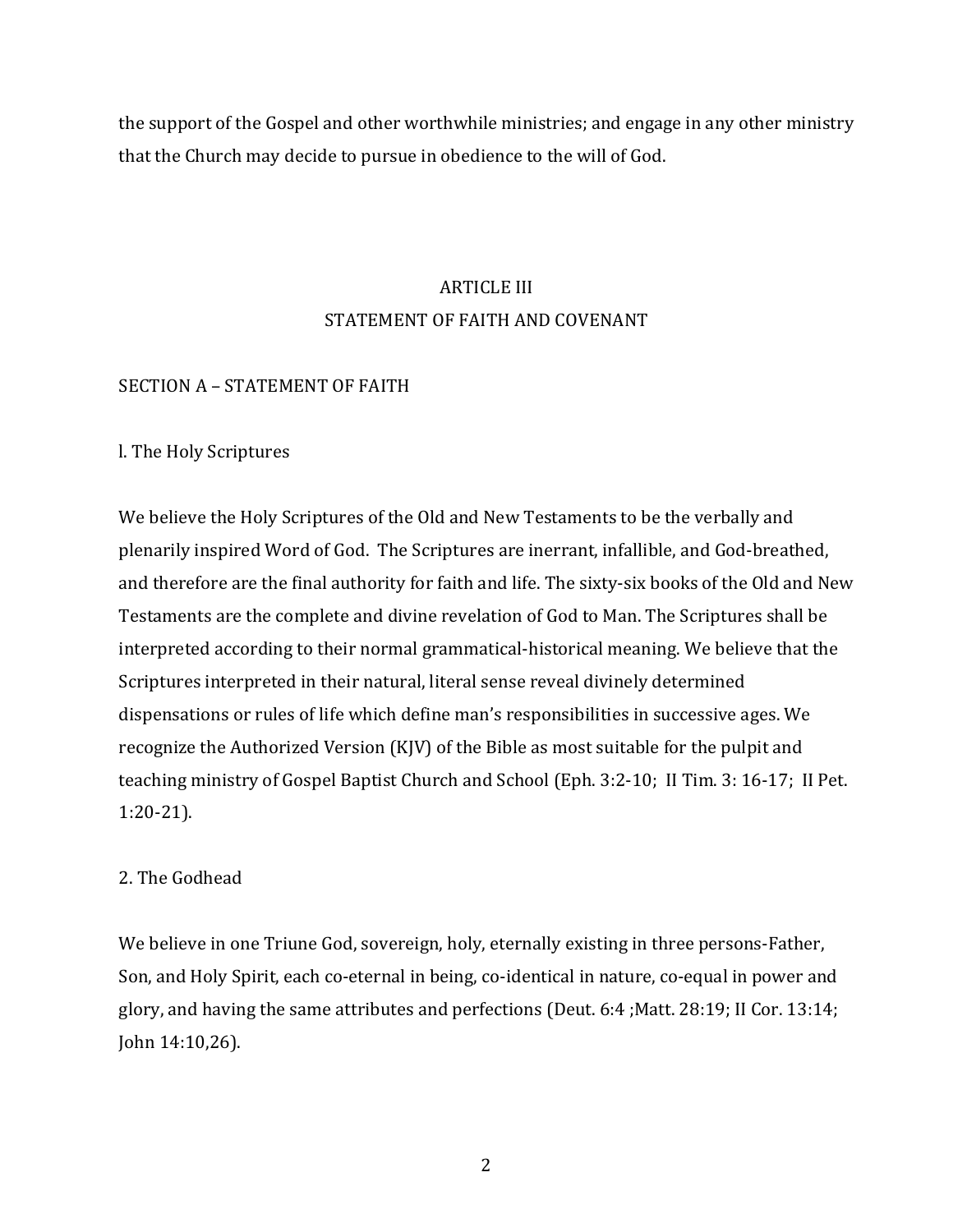# 3. The Person and Work of Christ

- A. We believe that the Lord Jesus Christ, the eternal Son of God, having been conceived by the Holy Spirit and born of the virgin Mary, became man, without ceasing to be God, lived a sinless life in order that he might reveal God and redeem sinful men (Isa.7:14; 9:6; Luke 1:35; John 1:1-2; 14:2; II Cor. 5;19-21; Gal. 4:4-5; Phil. 2:5-8).
- B. We believe that the Lord Jesus Christ accomplished our redemption through His death on the cross as a representative, vicarious, substitutionary sacrifice; and that our justification is made sure by His literal, physical resurrection from the dead (Acts 2:18-36; Rom. 3:24-25; I Pet. 2:24; Eph.1:7; I pet. 1:3-5).
- C. We believe that the Lord Jesus Christ ascended to Heaven and is now exalted at the right hand of God, where as our High Priest, He fulfills the ministry of Representative, Intercessor, and Advocate (Acts 1:9-10; Heb. 9:24; 7:25; Rom. 8:34; I John 2:1-2).
- 4. The Person and Work of the Holy Spirit
	- A. We believe that the Holy Spirit is a person of the Godhead who convicts the world of sin, of righteousness, and of judgment; and that He is the supernatural Agent in regeneration, baptizing all believers into the body of Christ, indwelling, guiding and sealing them unto the day of redemption (John 16:8-11; Rom. 8:9; I Cor. 12:12-14; II Cor. 3:6; Eph. 1:13-14).
	- B. We believe that He is the Divine Teacher who assists all believers to understand and appropriate the Scriptures and that it is the privilege and duty of all the saved to be filled with the Spirit (Eph. 1:17-18;  $5:18$ ; I John 2:20-27).
	- C. We believe that God is sovereign in the bestowal of spiritual gifts to every believer. God uniquely uses evangelists, pastors, and teachers to equip believers in the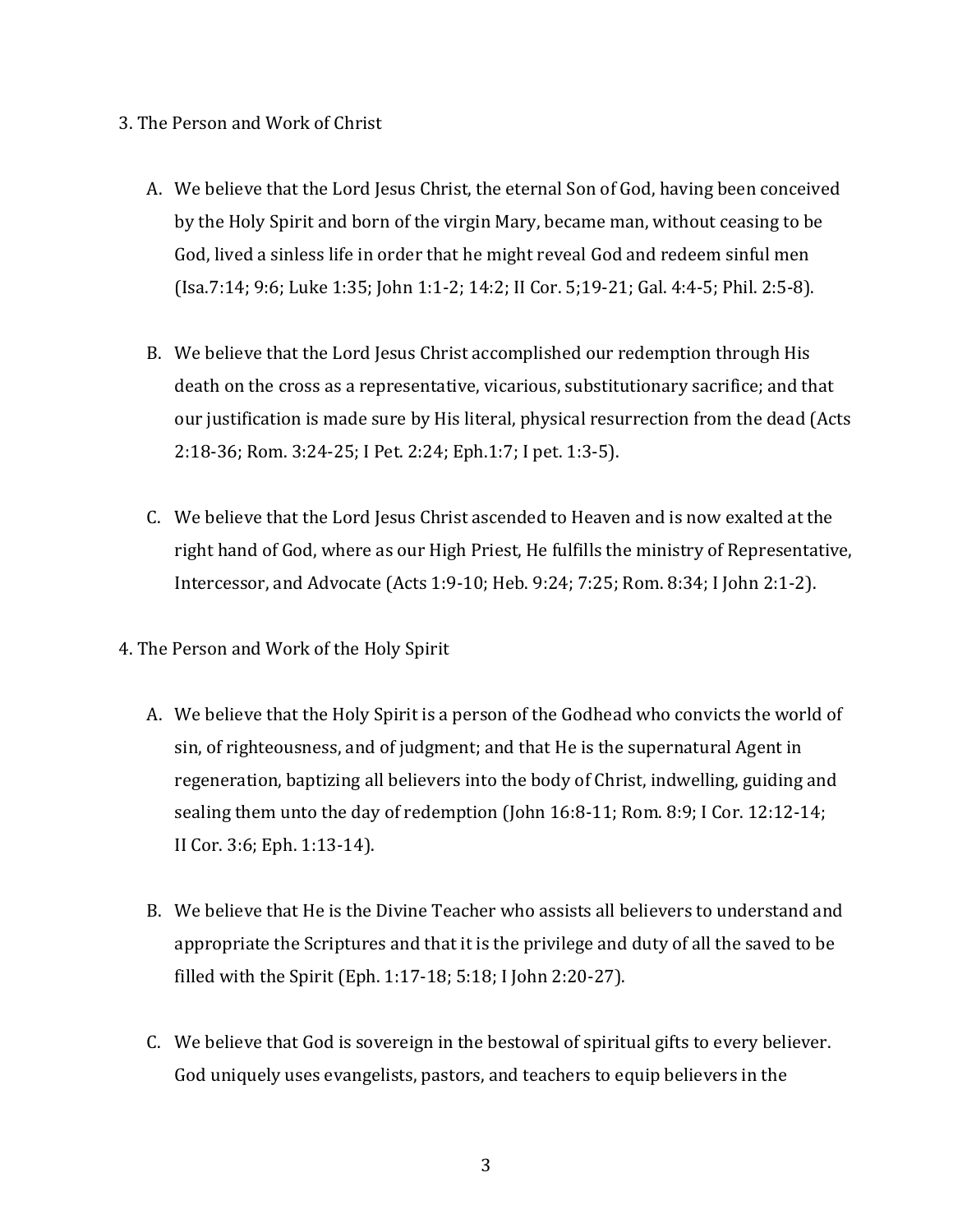assembly in order that they can do the work of the ministry (Rom.12:3-8; I Cor. 12:4-11; Eph. 4:7-12).

- D. We believe that the sign gifts of the Holy Spirit, such as speaking in tongues and the gift of healing, were temporary. We believe that speaking in tongues was never the common or necessary sign of the baptism or filling of the holy Spirit and that ultimate deliverance of the body from sickness or death awaits the consummation of our salvation in the resurrection, though God frequently chooses to answer the prayers of believers for physical healing  $(I\text{ Cor. }1:22; 12:8; 14:21-22)$ .
- 5. The Total Depravity of Man

We believe that man was created in the image and likeness of God, but that in Adam's sin the human race fell, inherited a sinful nature, and has become alienated from God; and, that man is totally depraved, and of himself, utterly unable to remedy his lost condition (Gen.1:26-27; Rom.3:22-23; 5:12; 6:23; Eph. 2:1-3; 4:17-19).

- 6. Salvation
	- A. We believe that salvation is the gift of God brought to man by grace and received by personal faith in the Lord Jesus Christ, who offered His blood as an atonement to save man from the guilt and condemnation of sin; the means being repentance toward God in sincere contrition (John 1:12; Acts2:38; Eph. 1:7; 2:8-10; I Pet. 1:18-19).
	- B. We believe the result of the heart acceptance of Jesus Christ is justification, whereby pardon is secured and we are brought into a state of peace and favor with God (Eph. 1:17; Rom. 4:4-5; 5:1).
	- C. We believe the blessings of salvation are made free to all by the gospel, resulting in a holy disposition in mind and heart, and is made effective through the choice of man's will (John 1:12-13; 6:44; Eph. 1:4; Rom. 10:13).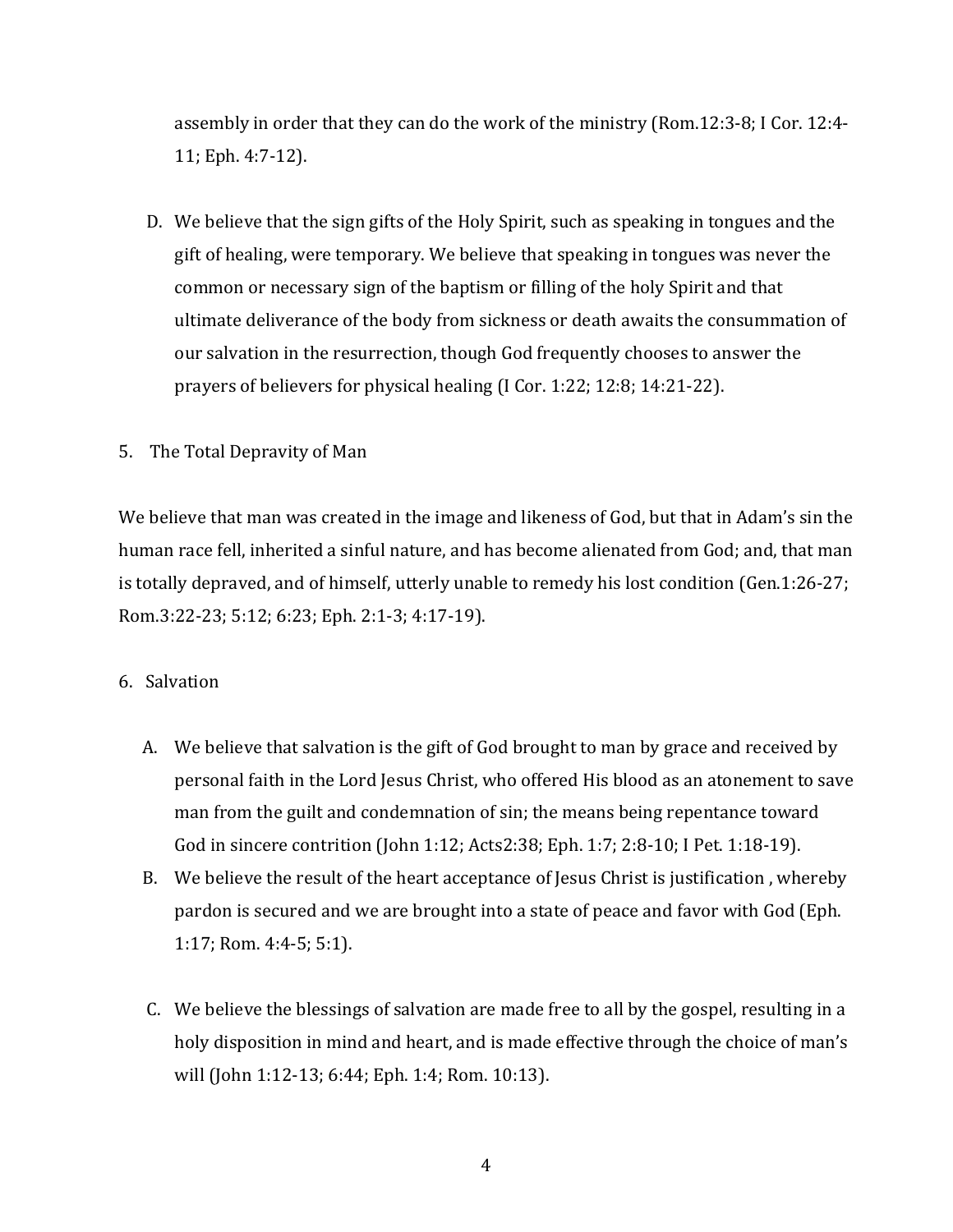- 7. The Eternal Security and Assurance of Believers
	- A. We believe that all the redeemed, once saved, are kept by God's power and are thus secure in Christ forever (John 6:37-40; 10:27-30; Rom. 8:1, 38-39; I Cor. 1:4-8; I Pet. 1:4-5).
	- B. We believe that it is the privilege of believers to rejoice in the assurance of their salvation through the testimony of God's Word, which, however, clearly forbids the use of Christian liberty as an occasion to the flesh (Rom.  $13:13-14$ ; Gal. 5:13; Titus 2:11-15).
- 8. Sanctification and Separation
	- A. We believe that sanctification is the process by which the regenerate gradually attain to moral and spiritual perfection through the presence and power of the Holy Spirit dwelling in their hearts. It continues throughout the earthly life, and is accomplished through personal discipline and the application of the Word of God (John  $17:15-17$ ; Rom. 6:3-7; II Cor. 3:18; Gal. 5:16-26).
	- B. We believe that all the saved should live in such a manner as not to bring reproach upon their Savior and Lord; and that separation from all religious apostasy, all oathbound secret societies, all illegal use of drugs, all worldly and sinful pleasures, practices, and associations is commanded of God (Rom. 12:1-2; 14:13; II Cor. 6:14-7:1; II Tim 3:1-5; I John 2:15-17; II John 9-11).

# 9. Giving

We believe that every Christian, as a steward of that portion of God's wealth entrusted to him, is obligated to support his local church financially. We believe that God has established the tithe as a basis for giving but that every Christian should also give offerings sacrificially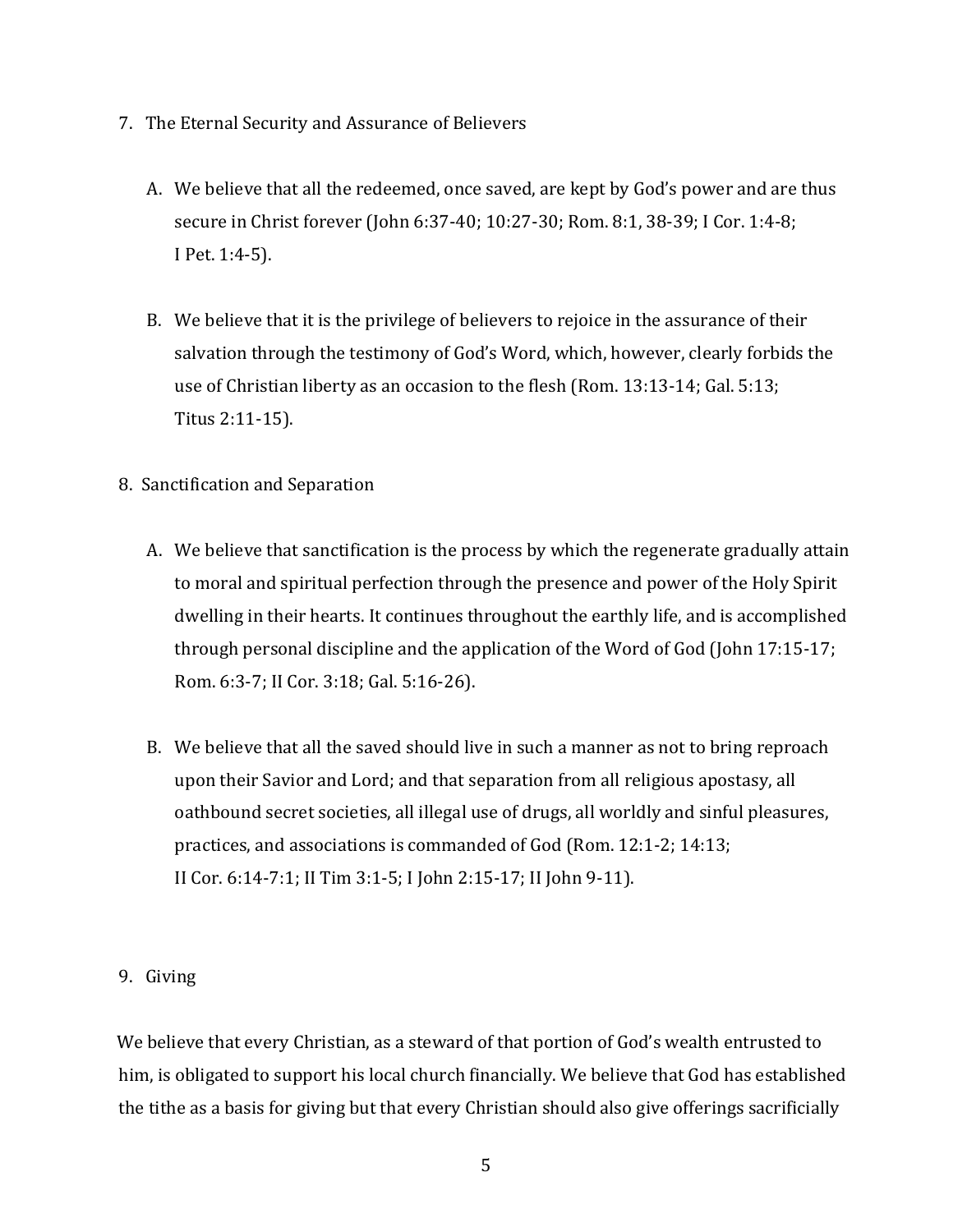and cheerfully to the support of the Church, the relief of those in need, and the spread of the Gospel. We believe that a Christian relinquishes all rights to direct the use of the tithe or offering once the gift has been made(Gen.  $14:20$ ; Prov.  $3:9-10$ ; Acts  $4:34-27$ ; I Cor.  $16:2$ ; II Cor. 9:6-7; Gal. 6:6; Eph. 4:28; I Tim. 5:17-18; I John 3:17).

# 10. The Church

- A. We believe that the local church, which is the body and the espoused bride of Christ, is solely made up of born again persons  $(I$  Cor. 12:12-14; II Cor. 11:2; Eph. 1:22-23; 5:25-27).
- B. We believe that the establishment and continuance of local Churches is clearly taught and defined in the New Testament Scriptures (Acts 14:27; 20:17, 28-32; I Tim. 3:1-13; Titus 1:5-11).
- C. We believe in the autonomy of the local Church free of any external authority or control (Acts 13:1-4; 15:19-31; 20:28; Rom. 16:1,4; I Cor. 3:9, 16; 5:4-7, 13; I Pet. 5:1-4).
- D. We recognize Water Baptism and the Lord's Supper as the Scriptural ordinances of obedience for the Church in this age (Matt. 28:19-20; Acts 2:41-42, 18:18; I Cor. 11:23-26).

# 11. Missions

We believe that God has given the Church a Great Commission to proclaim the Gospel to all nations so that there might be a great multitude from every nation, tribe, ethnic group, and language group who believe on the Lord Jesus Christ. As ambassadors of Christ we must use all available means to go to the foreign nations and not wait for them to come to us (Matt. 28:19-20; Mark 16:15; Luke 24:46-48; John 20:21; Acts 1:8; II Cor. 5:20).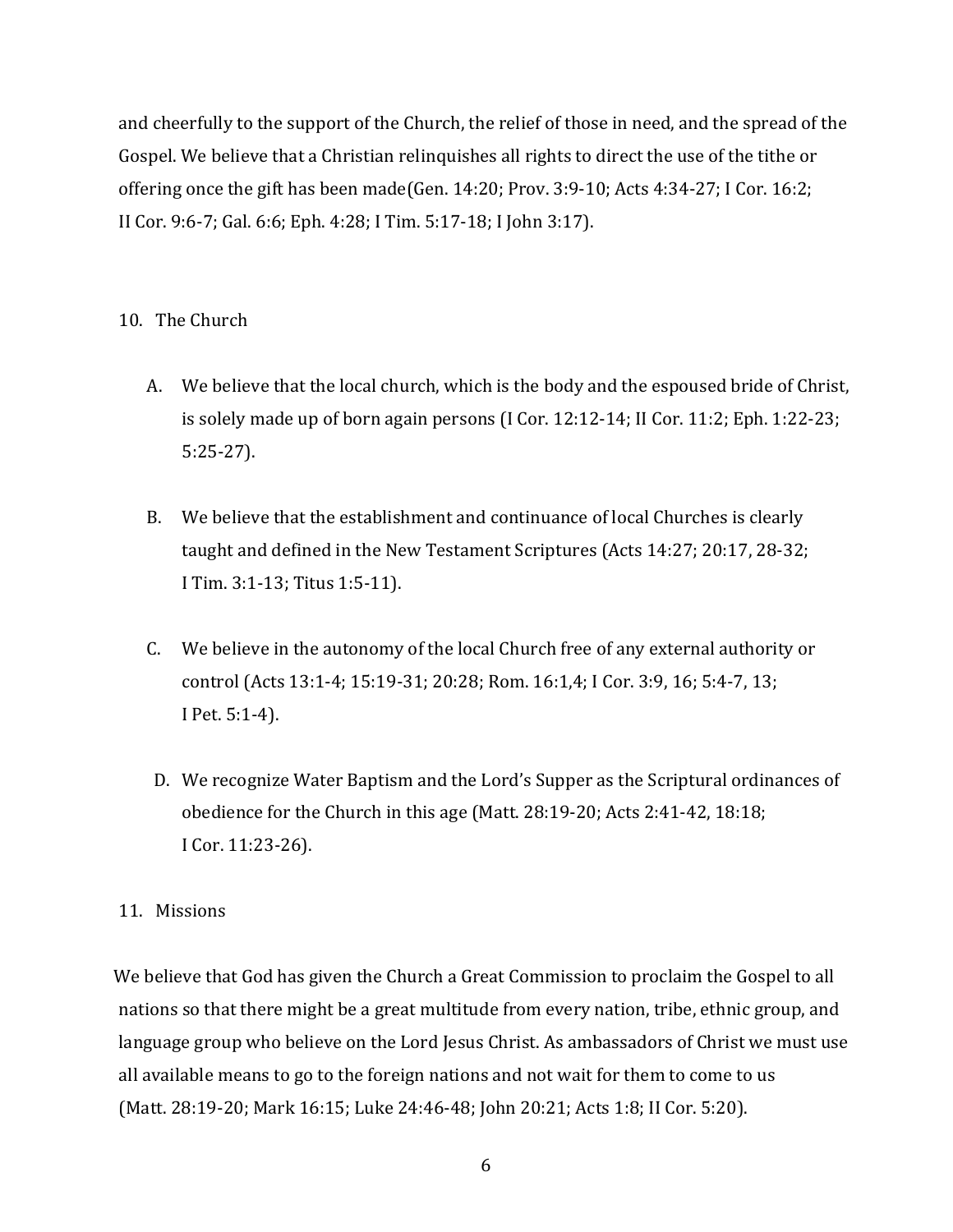#### 12. The Second Advent of Christ

We believe in that "blessed hope", the personal, imminent return of Christ Who will rapture His Church prior to the seven-year tribulation period. At the end of the tribulation, Christ will personally and visibly return, with His saints, to establish His earthly Messianic Kingdom which was promised to the Nation of Israel (Ps. 89:3-4; Dan. 2:31-45: Zech. 14:4-11; I Thess. 1:10; 4:13-18; Titus 2:13; Rev. 3:10; 19:11-16; 20:1-6).

#### 13. The Eternal State

- A. We believe in the bodily resurrection of all men, the saved to eternal life, and the unsaved to judgment and everlasting punishment (Matt:  $25:46$ ; John  $5:28, 29$ ; John 11:25-26; Rev. 20:5-6, 12-13).
- B. We believe that the souls of the redeemed are, at death, absent from the body and present with the Lord, where in conscious bliss they await the first resurrection, when spirit, soul, and body are reunited to be glorified forever with the Lord (Luke 23:43; II Cor. 5:8; Phil. 1:23; 3:21; I Thess. 4:16-17; Rev. 20-4-6).
- C. We believe that the souls of unbelievers remain, after death, in conscious punishment and torment until the second resurrection, when with soul and body reunited they shall appear at the Great White Throne Judgment, and shall be cast into the Lake of Fire, not to be annihilated, but to suffer everlasting conscious punishment and torment (Matt. 25:41-46; Mark 9:43-48; Luke 16:19-26; II Thess. 1:7-9; Jude 6-7; Rev. 20:11-15).

#### 14. The Personality of Satan

We Believe that Satan is a person, the author of sin and the cause of the Fall of Man; that he is the open and declared enemy of God and man; and that he shall be eternally punished in the Lake of Fire (Job 1:6-7; Isa. 14:12-17; Matt. 4:2-11; 25:41; Rev. 20:10).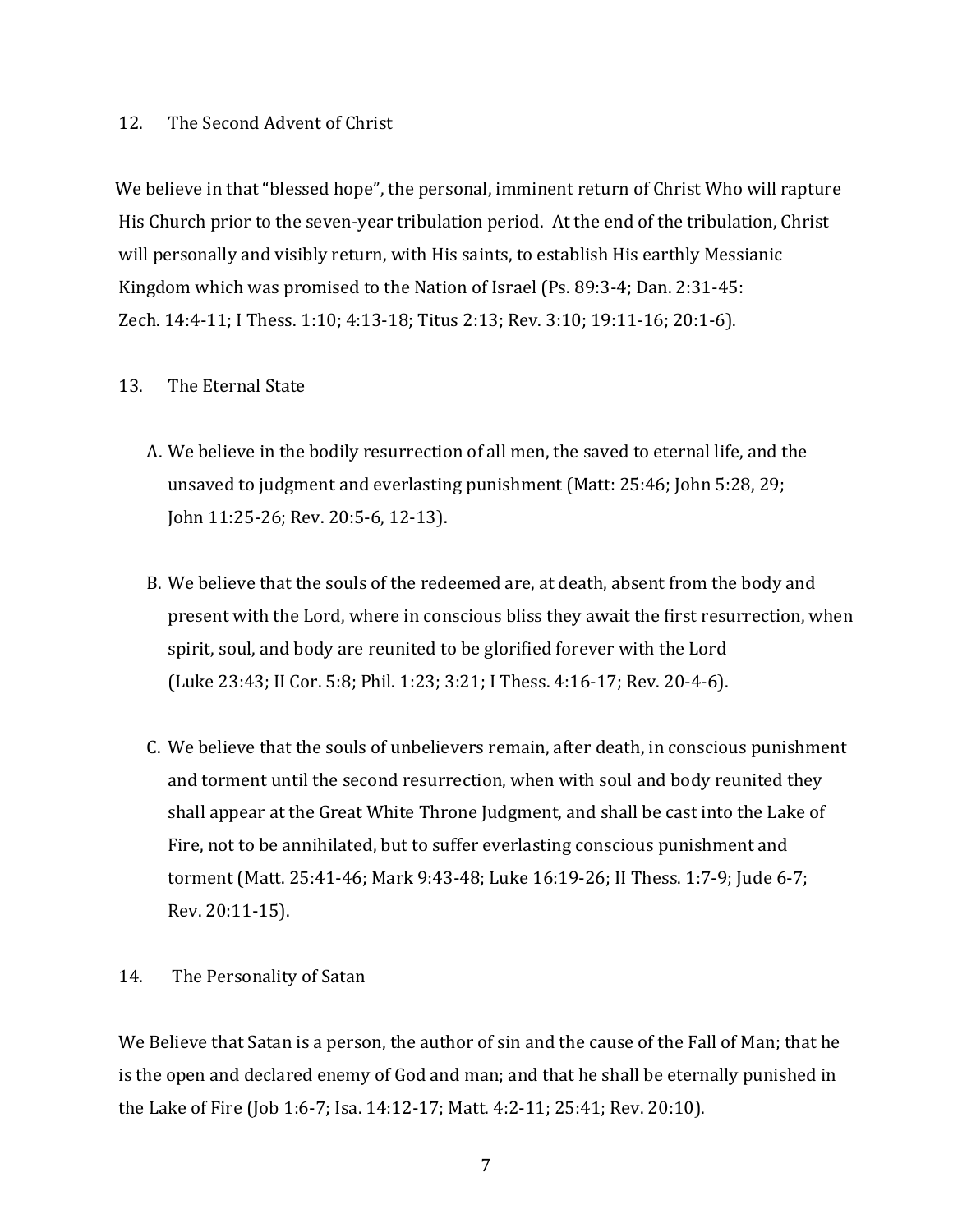#### 15. Creation

We believe that God created the universe in six literal, 24-hour periods. We reject evolution, the Gap Theory, the Day-Age Theory, and Theistic Evolution as unscriptural theories of origin (Gen. 1-2; Ex. 20:11).

#### 16. Human Sexuality

We believe that God has commanded that no intimate sexual activity should be engaged in outside of a marriage between a man and a woman. We believe that any form of homosexuality, lesbianism, bisexuality, bestiality, incest, fornication, adultery, and pornography are sinful perversions of God's gift of sex. (Gen. 2:24; 19:5, 13; 26:8-9; Lev. 18:1-30; Rom. 1:26-19; I Cor. 5:1; 6:9; I Thess. 4:1-8; Heb. 13:4).

#### 17. Marriage

Based upon the Word of God, we believe that the only legitimate marriage is the joining of one biological man and one biological woman. (Genesis  $2:24$ ; Romans  $7:2$ ; I Cor.  $7:10$ ; Eph. 5:22-23)

Gospel Baptist Church ministers or facilities will not be involved in, neither will the Church recognize, same sex unions. No facility or grounds maintained by Gospel Baptist Church shall be used for any purpose that is contrary to this definition of marriage.

#### 18. Divorce and Remarriage

We believe that God hates divorce and intends marriage to last until one of the spouses dies. Divorce and remarriage is regarded as adultery except on the grounds of fornication (Mal. 2:14-17; Matt. 5:32, 19:3-12; Mark 10:11-12; Luke 16:18; Rom. 7:1-3).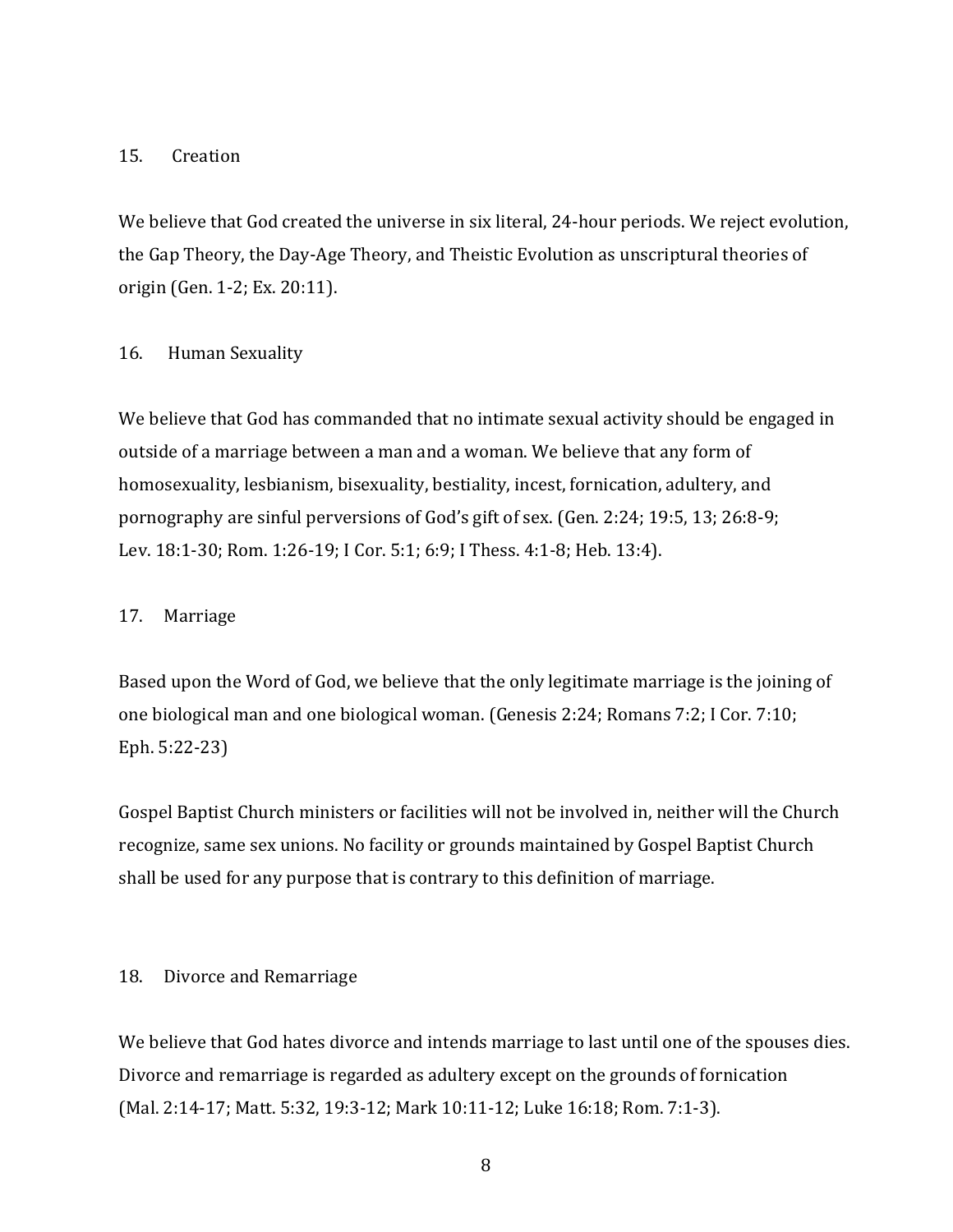#### 19. Abortion

We believe that human life begins at conception and that the preborn child is a living human being. Abortion constitutes the unjustified, unexcused taking of preborn human life. Abortion is murder. We reject any teaching that abortions of pregnancies due to rape, incest, birth defects, gender selection, birth or population control, or the mental well-being of the mother are acceptable (Job 3:16; Psalms  $51: 4$ ; 139: 14-16; Isa. 44:24; 49:1,5; Jer.1:5; 20:15-18; Luke 1:44).

#### 19. Lawsuits Between Believers

We believe that Christians are prohibited from bringing civil lawsuits against other Christians or the Church to resolve personal disputes between members. We do believe, however, that a Christian may seek compensation for injuries from another Christian's insurance company as long as the claim is pursued without malice or slander (I Cor. 6:1-8; Eph. 4:31-32).

#### 20. Civil Government

We believe that God has ordained and created all authority consisting of three basic institutions: a) the home; b) the Church; and c) the state. Every person is subject to these authorities, but all (including the authorities themselves) are answerable to God and governed by His Word. God has given each institution specific Biblical responsibilities and balanced those responsibilities with the understanding that no institution has the right to infringe upon the other. The home, the Church, and the state are equal and sovereign in their respective Biblically assigned spheres of responsibility under  $God$  (Rom.  $13:107$ ; Eph. 5:22-24; Heb. 13: 17; I Pet. 2:13-14).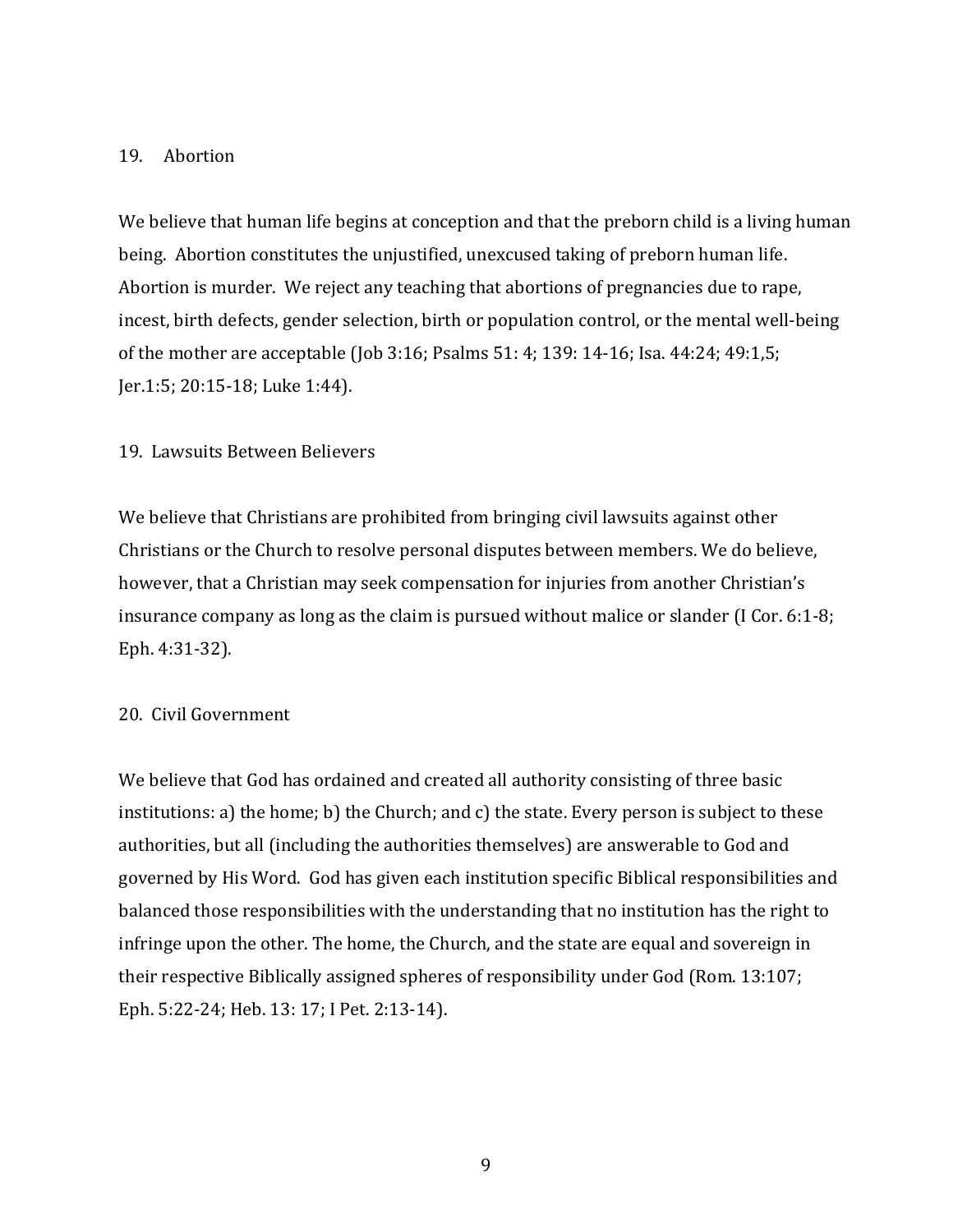#### SECTION B - AUTHORITY OF STATEMENT OF FAITH

The Statement of Faith does not exhaust the extent of our faith. The Bible itself is the sole and final source of all that we believe. We do believe, however, that the foregoing Statement of Faith accurately represents the teaching of the Bible, and therefore, is binding upon all members. 

#### SECTION C - COVENANT

Having been led, as we believe by the Spirit of God, to receive the Lord Jesus Christ as our Savior and, on the profession of our faith, having been baptized in the name of the Father, and of the Son, and of the Holy Spirit, we do now, in the presence of God, and this assembly, most solemnly and joyfully enter into the covenant with one another as one body in Christ.

We engage, therefore, by the aid of the Holy Spirit to walk together in Christian love; to strive for the advancement of this Church, in knowledge, holiness, and comfort; to promote its prosperity and spirituality; to sustain its worship, ordinances, discipline, and doctrines; to contribute cheerfully and regularly to the support of the ministry, the expenses of the Church, the relief of the poor, and the spread of the gospel through all nations.

We also engage to maintain family and private devotions; to religiously educate our children; to seek the salvation of our kindred and acquaintances; to walk circumspectly in the world; to be just in our dealings, faithful in our engagements, and exemplary in our deportment, to avoid all tattling, backbiting, and excessive anger; to abstain from the sale of, and use of, intoxicating drinks as a beverage; to be zealous in our efforts to advance the kingdom of our Savior.

We further engage to watch over one another in brotherly love; to remember one another in prayer; to aid one another in sickness and distress; to cultivate Christian sympathy in feeling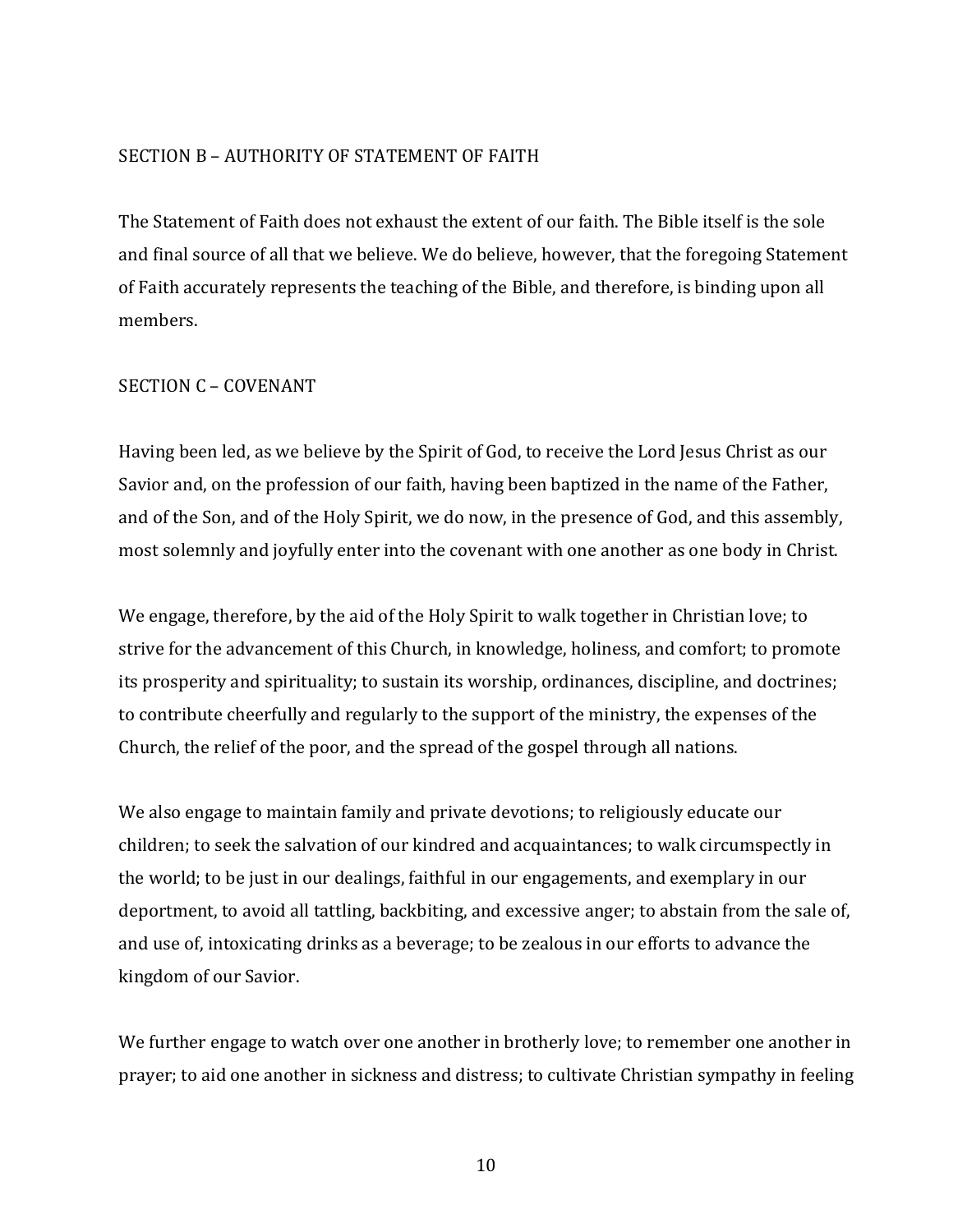and Christian courtesy in speech; to be slow to take offense, but always ready for reconciliation and mindful of the rules of our Savior to secure it without delay.

We moreover engage that when we remove from this place we will, as soon as possible, unite with some other Church where we can carry out the spirit of this covenant and the principles of God's Word.

# **ARTICLE IV** MEMBERSHIP

# SECTION A - QUALIFICATIONS FOR MEMBERSHIP

Upon a majority vote of the members present at any Church service or meeting, membership shall be extended to all who have had and whose lives evidence a genuine experience of regeneration through faith in and acceptance of the Lord Jesus Christ as personal Savior; who renounce sin; who endeavor to live a consecrated life wholly unto the Lord; who fully subscribe to the Statement of Faith contained herein; and who enter into the Church Covenant contained herein; and upon compliance with any one of the following conditions:

- 1. By baptism (immersion) as a true believer in Christ Jesus as personal Savior;
- 2. By letter of transfer from another Bible-believing Baptist Church of like faith and practice, or other written statement of good standing from the prior Church if the applicant has been baptized by immersion subsequent to a profession of faith;
- 3. By testimony of faith, having been baptized by immersion; or
- 4. By restoration, if having been removed from membership, upon majority of vote of the congregation after confession is made publicly before the Church membership of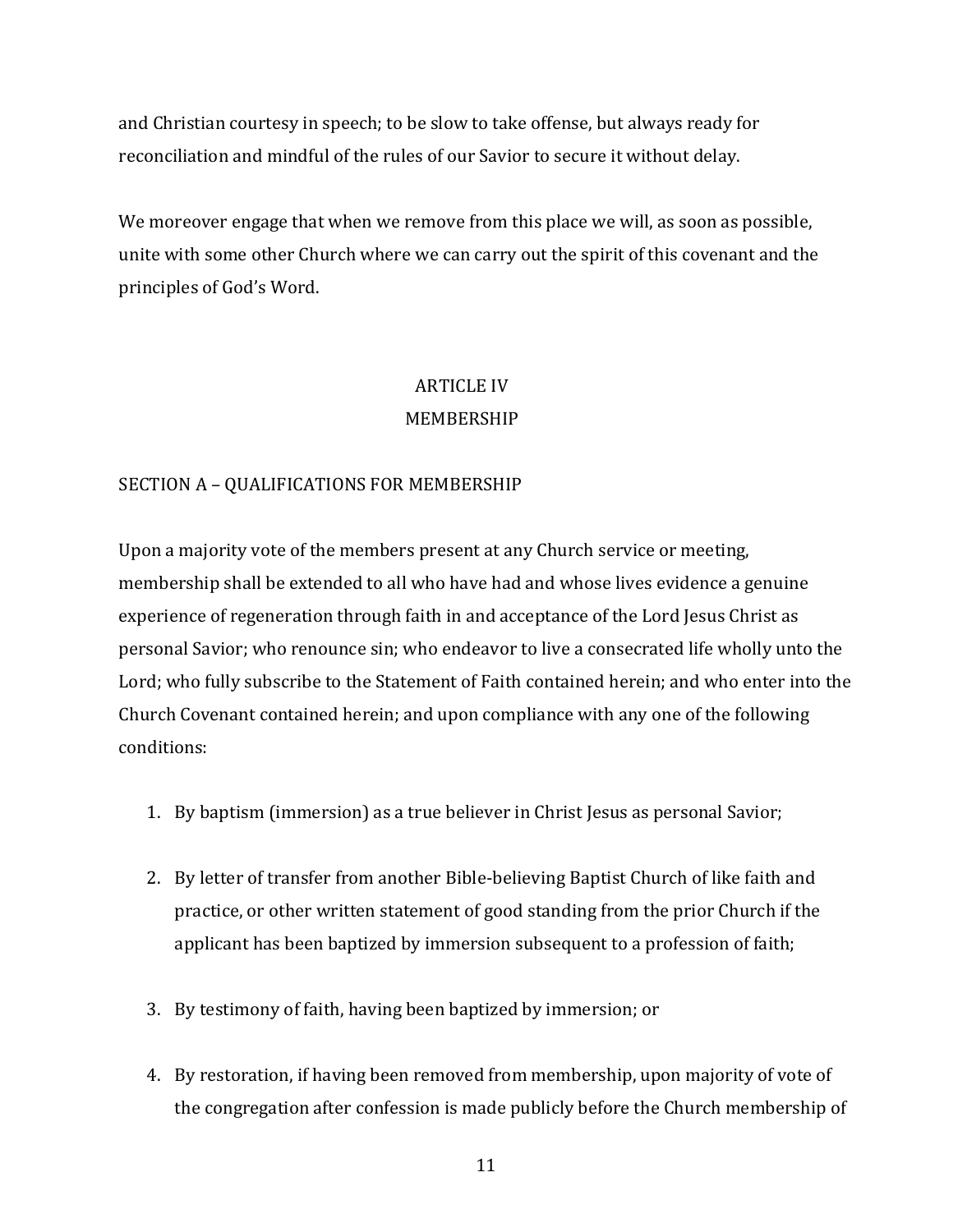the sin or sins involved, and satisfactorily evidencing repentance to the Pastor (or the Board of Deacons if the office of Pastor is vacant).

#### SECTION B - DUTIES OF A MEMBER

On becoming a member of this church in addition to the covenant contained in Article III, Section A, each one further endeavors to honor and esteem the office of Pastor; to pray for him, and to recognize his authority in spiritual affairs of the Church; to cherish a brotherly love for all members of the Church; to support the Church in prayer, tithes, offerings, and with other financial support as the Lord enables; and in accordance with Biblical commands, to affirm through a lifestyle and walk the beliefs and practices of the Church.

#### SECTION C - PRIVILEGES OF MEMBERSHIP

This congregation functions, not as a pure democracy, but, as a body under the Headship of the Lord Jesus Christ and the direction of the Pastor as the undershepherd with the counsel of the Board of Deacons. Membership in this Church does not afford those individuals with any property, contract, or civil rights based on principles of democratic government. Determinations of the internal affairs of this Church are ecclesiastical matters and shall be determined exclusively by the Church's own rules and procedures. The Pastor shall oversee and/or conduct all aspects of this Church. The Board of Deacons shall give counsel and assistance to the Pastor as requested by him. The membership of the Church has certain limited areas of exercising a vote. Members must be 16 years of age or older to vote Members may not vote to initiate any Church action, but rather the vote of a member is to confirm and ratify the direction of the Church as determined by the Pastor and the Board of Deacons.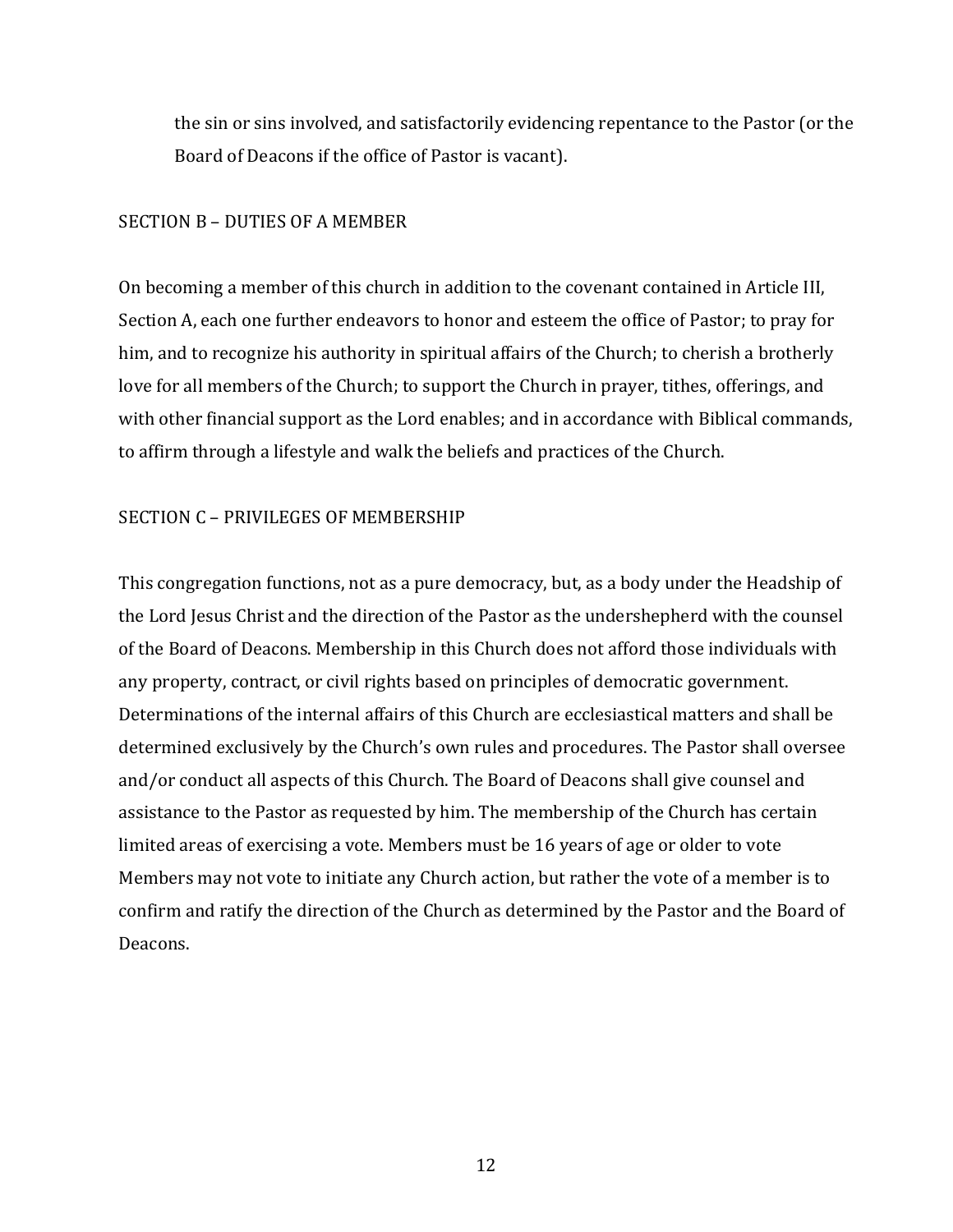#### SECTION D – DESCIPLINE OF A MEMBER

- 1. There shall be a Discipline Committee consisting of the Pastor and the Board of Deacons. These men shall have sole authority in determining heretical deviations from the Statement of Faith and violations of the Church Covenant. If the Pastor or a Deacon is the subject of the disciplinary matter, he shall not sit as a member of the Discipline Committee. He shall be entitled to the same steps as other Church members and be subjected to the same discipline.
- 2. Members are expected to demonstrate special loyalty and concern for one another. When a member becomes aware of an offense of such magnitude that it hinders spiritual growth and testimony, he is to go alone to the offending party and seek to restore his brother. Before he goes, he should first examine himself. When he goes, he should go with a spirit of humility and have the goal of restoration.
- 3. If reconciliation is not reached, a second member, either a deacon or the Pastor is to accompany the one seeking to resolve the matter. This second step should also be preceded by self-examination, and exercised in a spirit of humility with the goad of restoration.
- 4. If the matter is still unresolved after the steps outlined in subsections (2) and (3) have been taken, the Discipline Committee, as the Church representatives biblically responsible for putting down murmuring, shall hear the matter. If the matter is not resolved during the hearing before the Discipline Committee, the Committee shall recommend to the members of the Church that they, after self-examination, make an effort personally to go to the offending member and seek that member's restoration.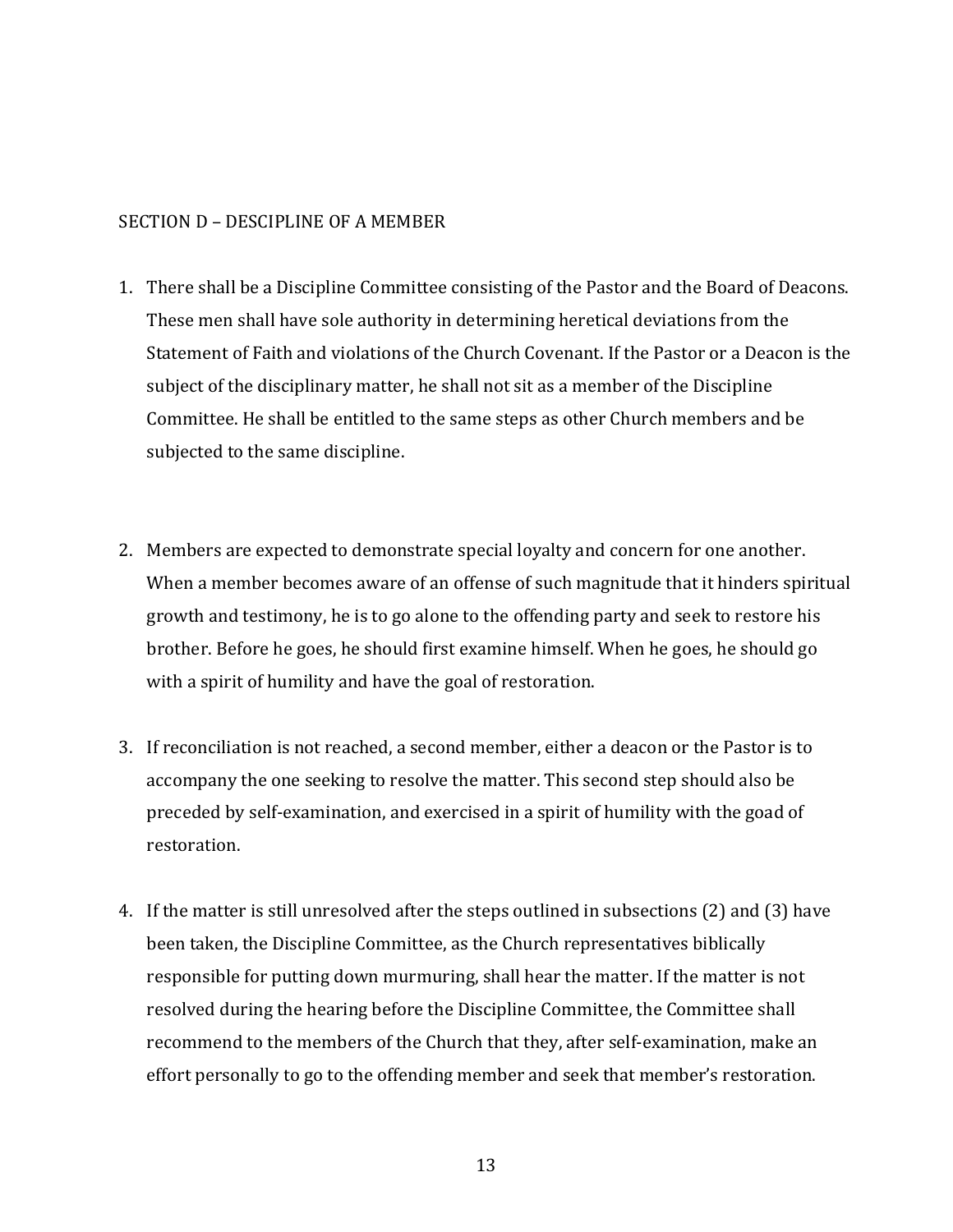- 5. If the matter is still unresolved after the steps outlined in subsections  $(2)$ ,  $(3)$ , and  $(4)$ have been taken, such members who refuse to repent and be restored are to be removed from the membership of the Church upon a majority vote of the membership present at a meeting called for the purpose of considering disciplinary action.
- 6. No matter may be heard by the Discipline Committee or the Church unless the steps outlined in subsections  $(2)$  and  $(3)$  have been taken, except in the case of a public offense.
- 7. If an unrepentant offending party is removed from the Church membership, all contact with him from that point forward should be for the sake of restoration (except family members).

# SECTION E - TRANSFER OF MEMBERSHIP

Members, not under the disciplining process of Section D, may request that letters of transfer be sent to another church.

# SECTION **F** – TERMINATION OF MEMBERSHIP

- 1. The membership of any individual member shall be automatically terminated without notice if the member in question has not attended a regular worship service of the Church in the preceding six months. Upon good cause being shown to the Pastor and/or Board of Deacons, this provision for termination may be waived in the case of any individual member at the discretion of the Discipline Committee.
- 2. No member of this Church may hold membership in another Church. If any member united in membership with another Church, that person is automatically terminated without notice from membership in this Church.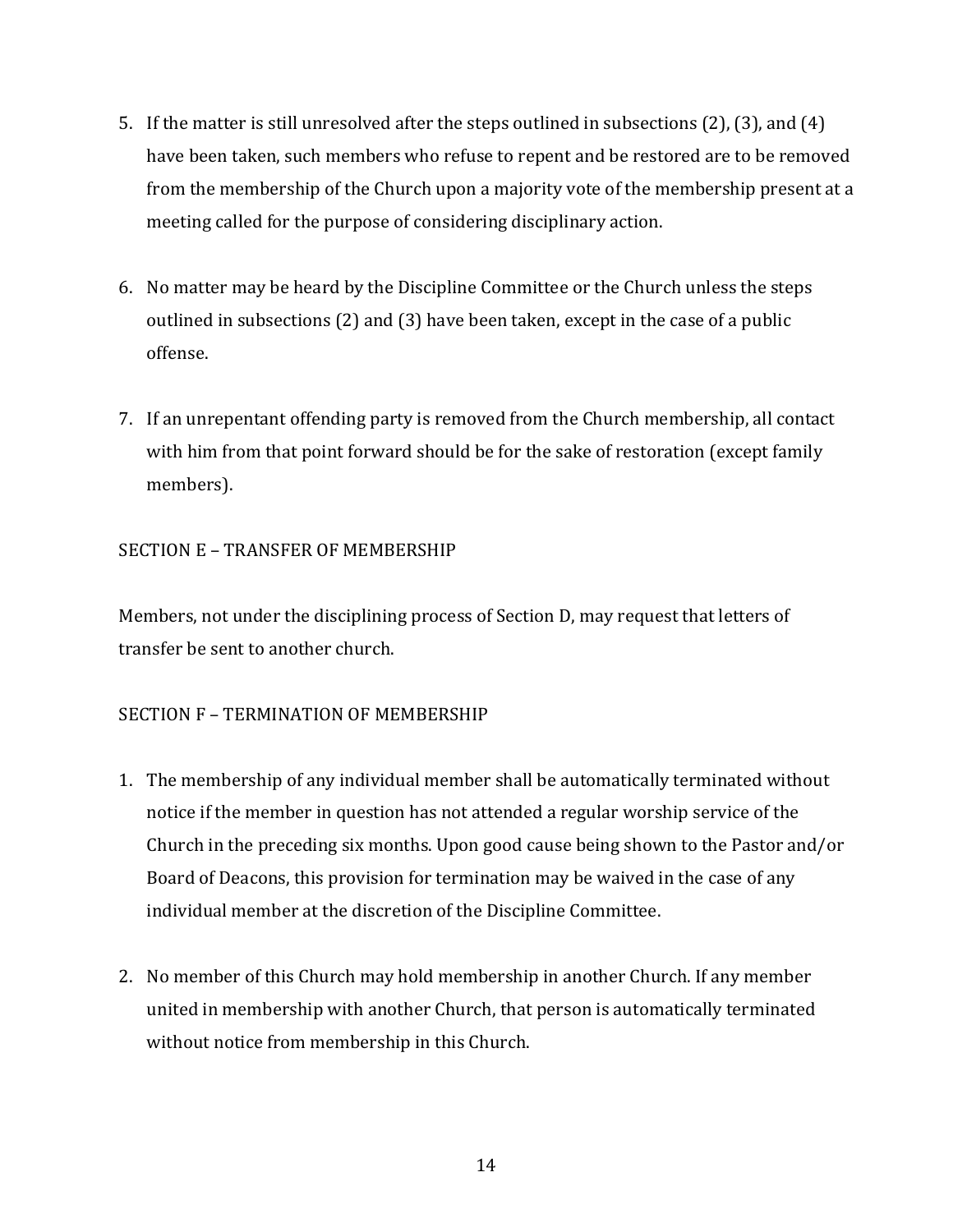3. A member may resign at any time, but no letter of transfer or written statement of good standing will be issued upon such resignation, except at the discretion of the Pastor and/or Board of Deacons.

# **ARTICLE V** CHURCH OFFICERS

#### SECTION A - OFFICERS

The officers of this Church shall be a Pastor, and other vocational leadership as needed, deacons, trustees, clerk, treasurer, and such other officers as shall be required for the work of the Church in any of its departments or organizations. All of these shall be elected or approved by the Church and shall be members in good standing. One person may hold two or more offices, except that of Pastor.

# SECTION B - ELECTION AND DUTIES

# 1. PASTOR

A. Whenever a vacancy occurs, a Pastor shall be called by the Church to serve until the relationship is dissolved at the request of either the Pastor or the Church. The call of the Pastor shall take place at a regular Sunday service of which at least one week's notice has been given to the membership. The election shall be upon the recommendation of a pulpit committee composed of five active deacons and two other members presently serving as an officer or Sunday School teacher. The pulpit committee shall seek out and nominate as Pastor, a minister of the Gospel whose Christian character described in I Timothy 3:1-7 and Titus 1:5-9 qualify him for the office of Pastor of this church. The Board of Deacons will invite Church staff and officers to sit in on interview sessions. The committee shall bring only one name at a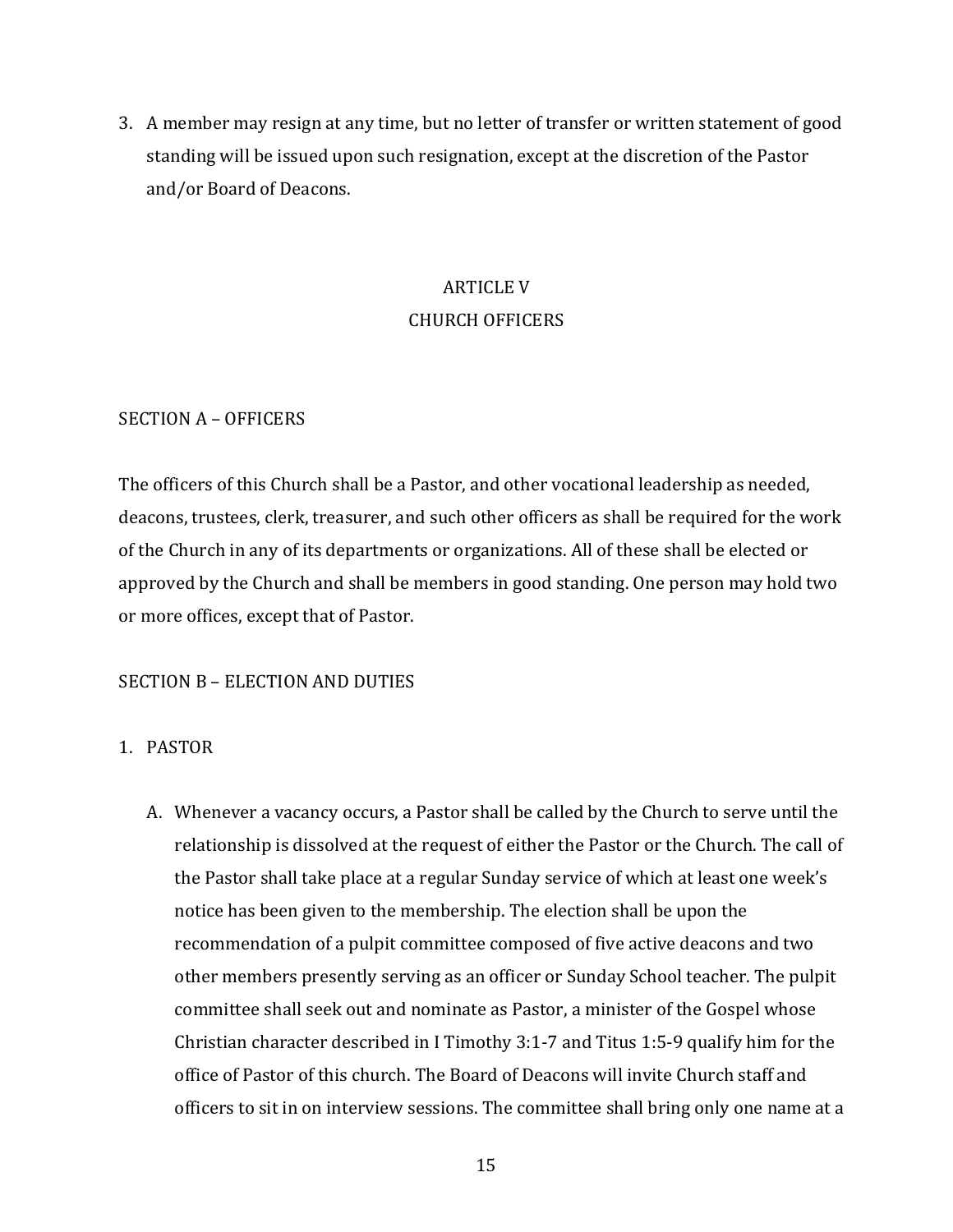time for consideration by the Church, and no nomination shall be made except that of the committee. Election shall be by secret ballot with an affirmative vote of threefourths of those present and voting necessary for a call. Should the one recommended by the committee fail to receive a three-fourths vote, the committee will be instructed to seek out another minister, and the meeting shall be adjourned without debate.

- B. In the case of resignation or non-disciplinary removal, at least 30 days notice shall be given of termination of the relationship, unless otherwise by mutual consent, with both Pastor and the Church seeking to follow the will of God and the leadership of the Holy Spirit. Disciplinary removal of the Pastor from office automatically terminates his membership and does not require any notice.
- C. The Pastor shall have in charge the welfare and oversight of the Church. All church staff, including the staff of Gospel Baptist Beginners School, whether paid or volunteer, shall be under the supervision of the Pastor. He shall be ex-officio member of all organizations, departments, and committees. He may call a special meeting of the Board of Deacons or any committee according to procedures which may be set forth in the By-Laws. He shall conduct religious services on stated and special occasions, administer the ordinances, minister to members of the Church and community; and perform other duties that usually pertain to that office. The Pastor shall preach the Gospel regularly and shall be at liberty to preach the whole counsel of the Word of God as the Lord leads him. He shall have special charge of the pulpit ministry of the Church. The Pastor shall be free to choose the means and methods by which he exercises the ministry that God has given him. In cooperation with the Board of Deacons, he shall provide for pulpit supply when he is absent, and also, arrange for workers to assist in revival meetings and other special services. He shall be the administrative head of the Church and shall preside at all meetings of the Church except as otherwise provided for in the By-Laws.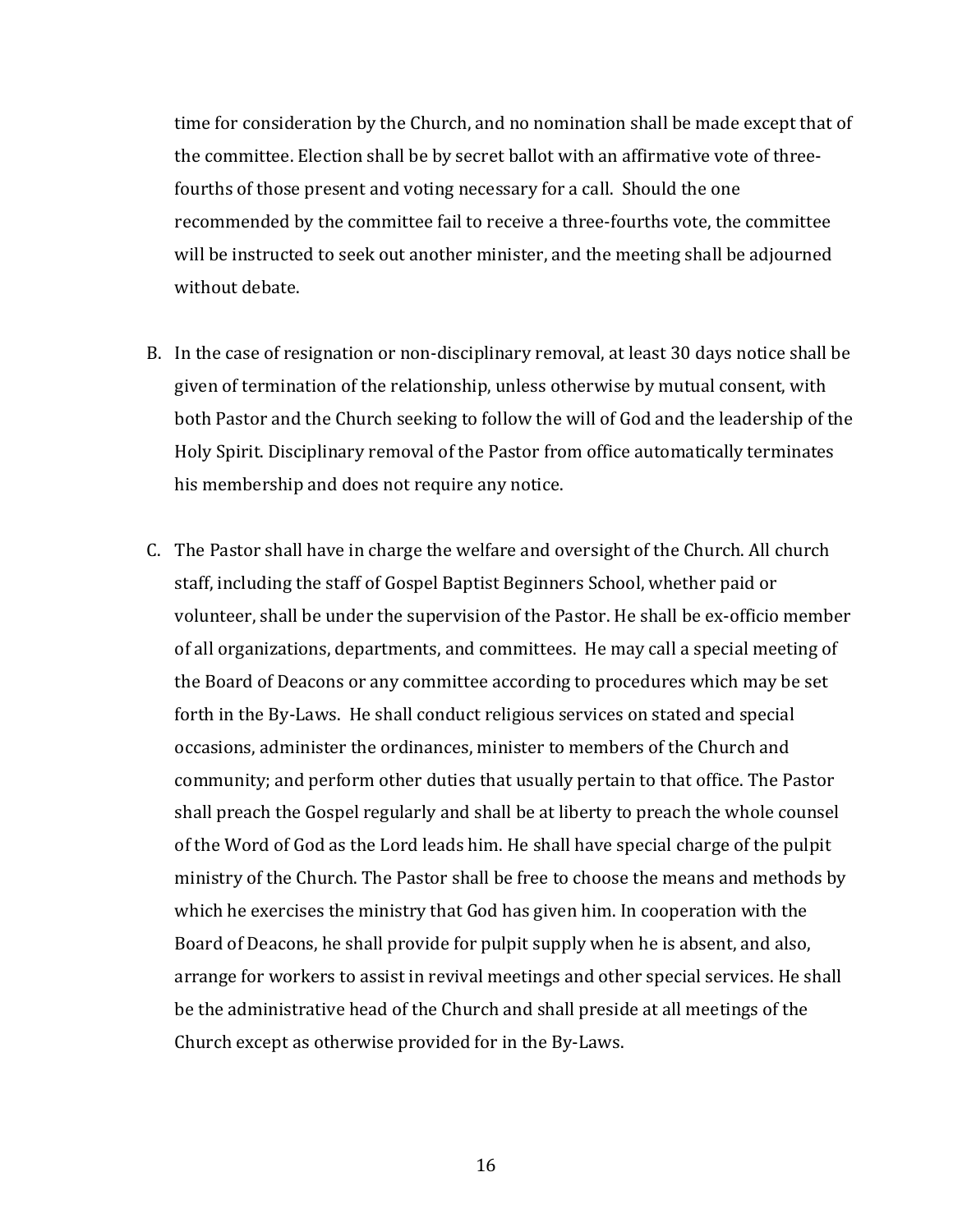#### 2. BOARD OF DEACONS

- A. Men shall be elected from among those members whose Christian character described in I Timothy 3:8-12 qualify them for the office of Deacon. Whenever Deacons are to be elected, the names of all nominees shall be placed on a ballot; and the Church will then proceed to elect the required number from the list. Nominees shall be provided by the Pastor and Deacons. The Deacons shall elect annually their own chairman. The rotation system will be used with at least one Deacon coming off the board through rotation or resignation each year. The normal term for Deacons shall be four years after ordination.
- B. Deacons shall at all times consider themselves as servants of the Church. With the Pastor, and as the Holy Spirit may direct, they are to consider and make recommendations to the Church in all matters pertaining to its work and progress; including overseeing the discipline of the Church; establishing and maintaining spiritual relations with all members of the Church; assisting the Pastor in the observance of the ordinances; having general oversight of the upkeep, repair, and use of the Church property; and supervising the financial program of the Church. They shall arrange for regular meetings and such committees as are necessary to the discharge of their duties. The chairman of the Board of Deacons may call the Deacons into special sessions whenever need for such arises.

#### 3. BOARD OF TRUSTEES

The Board of Trustees shall consist of a minimum of three Trustees elected from the Church membership. The Trustees shall, as provided by law and the action of the Church, hold in trust the title to all property of the Church and shall represent the Church in all matters of legal responsibility regarding the purchase, improvement, and disposal of Church property.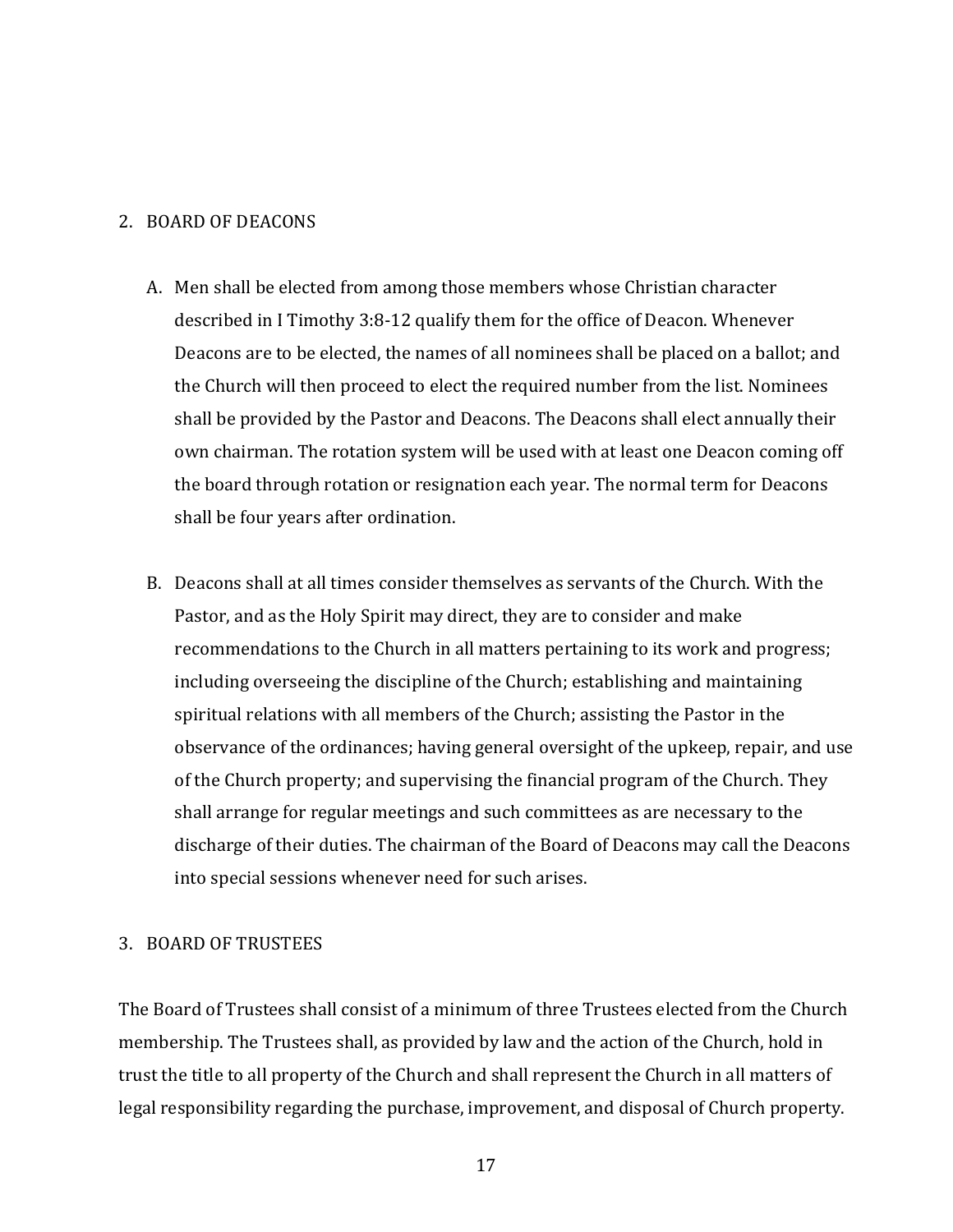They shall execute all legal papers relating to the Church and to the community as the Church may direct. They shall have no power to buy, sell, mortgage, lease, or transfer any property of the Church without a specific vote of the Church authorizing such actions; neither shall they have any control over the use of the Church property except by vote of the Church.

# 4. CHURCH CLERK

The Church Clerk shall be elected annually. It shall be his/her duty to attend, or be represented at, all Church conferences, and to keep an accurate record of all Church proceedings. He/she shall issue letters of dismissal as authorized by the Church, preserve all papers and valuable letters and records that belong to the Church, and preserve a true history of the Church. It shall also be the duty of the clerk to see than an accurate roll of the Church membership is kept with dates and methods of admission and dismissal, change in name, correct mailing addressed, and other pertinent information' also, to bring to the attention of the Pastor, Board of Deacons, or congregation, any pending matters of concern.

# 5. CHURCH TREASURER

The Church Treasurer shall be elected annually. It shall be the duty of the Church Treasurer to receive, keep in a bank, and disburse by check upon proper authority all money or things of value that are given to the Church, and keep at all times an itemized account of all receipts and disbursements; and render regular account to the Church to be preserved by the Church Clerk. He shall keep records of the receipts from envelopes, plates or loose, and miscellaneous or special offerings. The treasurer's books, records, and accounts kept by him shall be considered the property of the Church. The Church Treasurer shall, upon invitation, meet with the Board of Deacons and/or Finance Committee.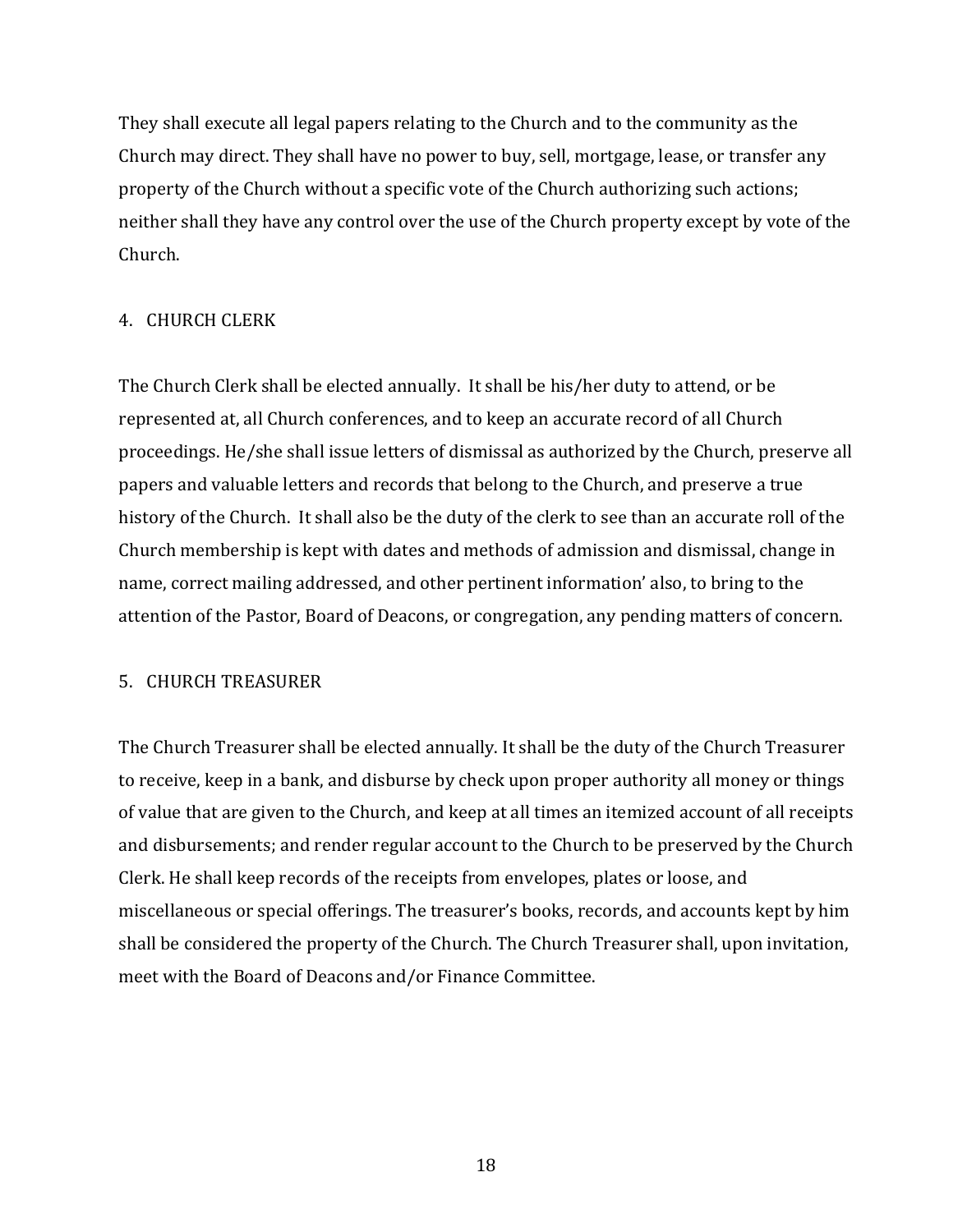#### 6. ASSOCIATE PASTORS

Under the direction and guidance of the Pastor, the Associate Pastor(s) of the Church shall assist the Pastor in carrying out the ministries of the Church. The call and dismissal of Associate Pastors shall be in the same manner as the call and dismissal of Pastor. (See #1 of Section B- Election and Duties of Pastor).

# **ARTICLE V1** MEETINGS

# SECTION A - MEETINGS FOR WORSHIP

Unless otherwise determined by the Pastor, the Church shall meet each Sunday for public worship both morning and evening and at least once during the week for Bible study and prayer.

# SECTION B - MEETINGS FOR CHURCH ADMINSTRATION

A quarterly Church administration meeting shall be held on a Wednesday evening of each quarter. A quorum shall consist of the members present. The Pastor, at his discretion, may call a special Church administration meeting.

# SECTION C - SPECIAL MEETINGS

Bible conferences, missionary conference, and revivals may be held as the Pastor deems beneficial. 

SECTION D - FISCAL YEAR

The fiscal year of the Church shall begin October  $1<sup>st</sup>$  and end September  $30<sup>th</sup>$ .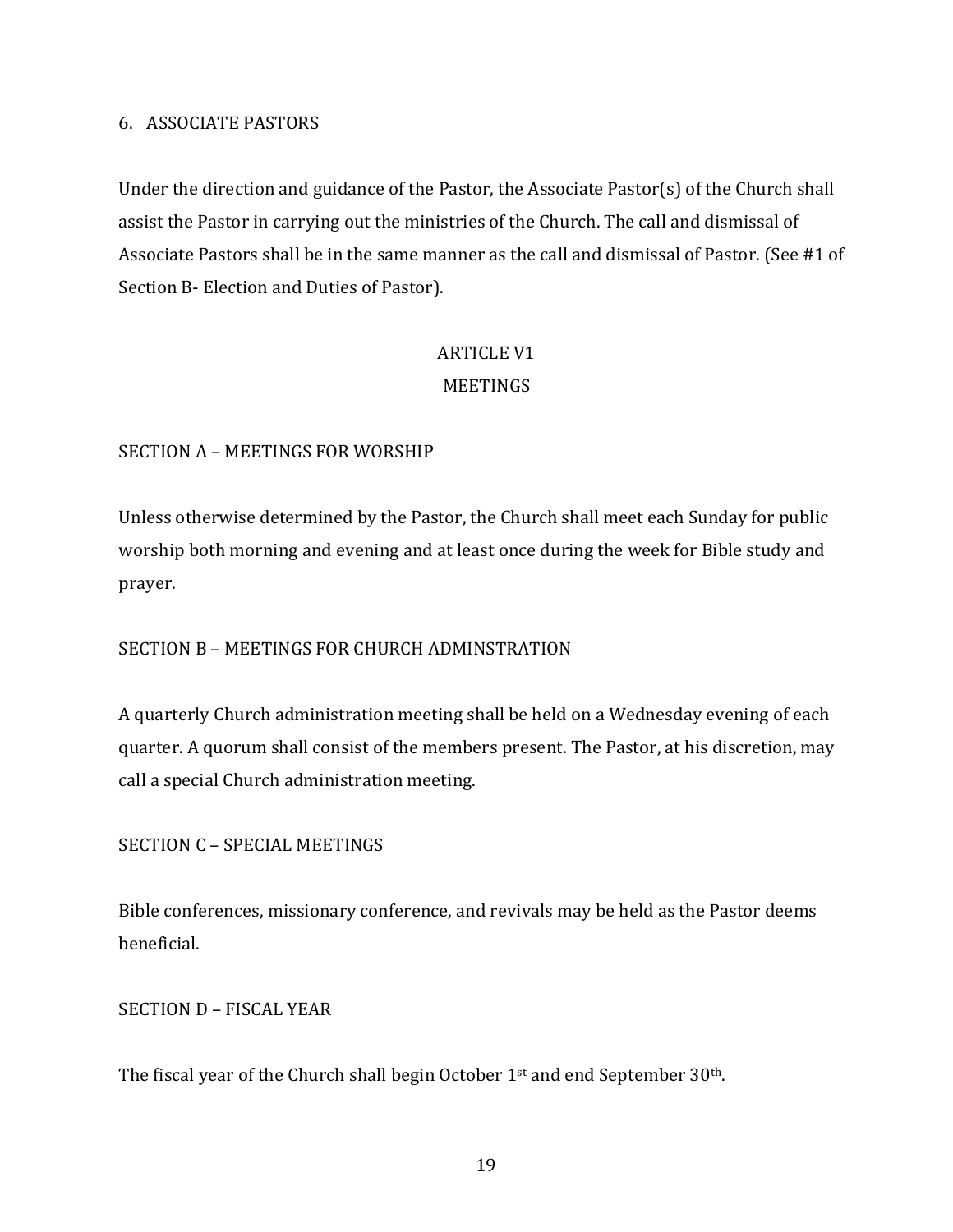# **ARTICLE V11** MINISTRY OF EDUCATION

#### SECTION A - PURPOSE

The church believes that it is to provide an education ministry, which is based upon and consistent with Biblical teachings. The Church believes that the home and Church are responsible before God for providing Christian education. To this end, the Church shall engage in ministries in education in keeping with the following dictates:

# SECTION B - CHURCH PARTICIPATION

All educational programs or courses of instruction formulated and offered by the Church shall be primarily for the benefit of the members of the Church; however, the Pastor may permit non-Church members to participate in Church educational programs or courses of instruction if he deems it in the best interest of the Church.

#### SECTION C - STAFF MEMBERSHIP

All instructors, teachers, and administrators shall be members of this Church. This provision shall not apply to visiting missionaries, evangelists, teachers, or preachers, engaged for the purpose of delivering sermons, conducting revivals, or other special meetings on a temporary basis. The employees of Gospel Baptist Beginners School are under separate guidelines.

# SECTION D- STATE OF FAITH ACCORD

All educational programs or courses of instruction shall be taught and presented in full accord with the Statement of Faith of the Church.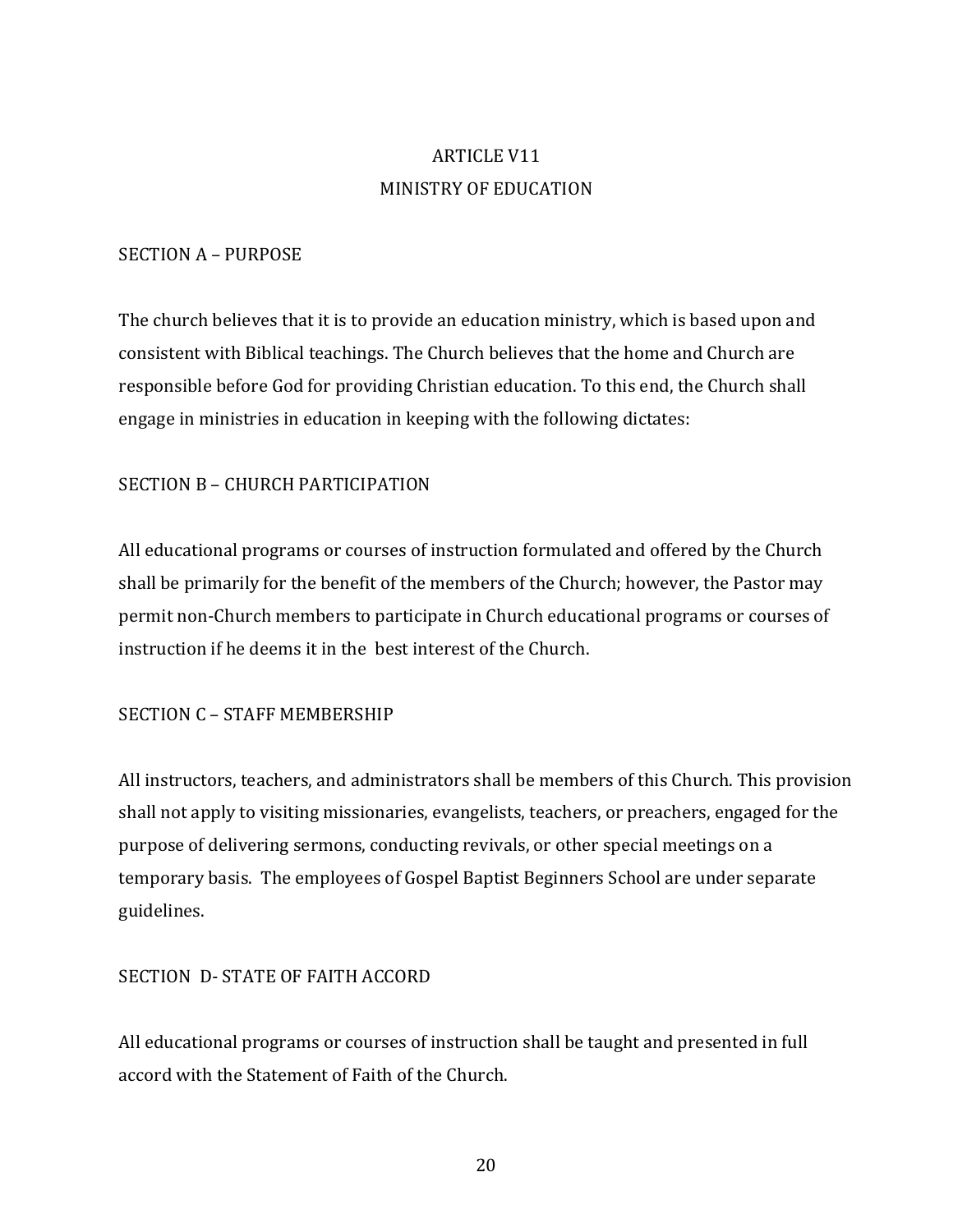#### SECTION E - UNITY

All educational programs or courses of instruction shall be conducted as an integral and inseparable ministry of the Church.

#### SECTION **F** – TEACHING

All educational programs or courses of instruction shall be conducted consistent with the teaching of the inerrant Word of God. Any assertion or belief which conflicts with or questions a Bible truth is a pagan deception and distortion of the truth which will be disclaimed as false. It is the responsibility of every instructor or teacher to present the inerrant Word of God as the sole infallible source of knowledge and wisdom.

# SECTION G - CHRISTIAN WALK

All administrators, instructors, and teachers shall continue or adopt a lifestyle consistent with the precepts which they teach, whether in or out of the classroom.

# **ARTICLE V111** TAX-EXEMPT PROVISIONS

#### SECTION A - PRIVATE INUREMENT

No part of the net earnings of the Church shall inure to the benefit of or be distributable to its members, Trustees, officers, or other private persons, except that the Church shall be authorized and empowered to pay reasonable compensation for the services rendered and to make payments and distributions in furtherance of the purposes set forth in Article II.

21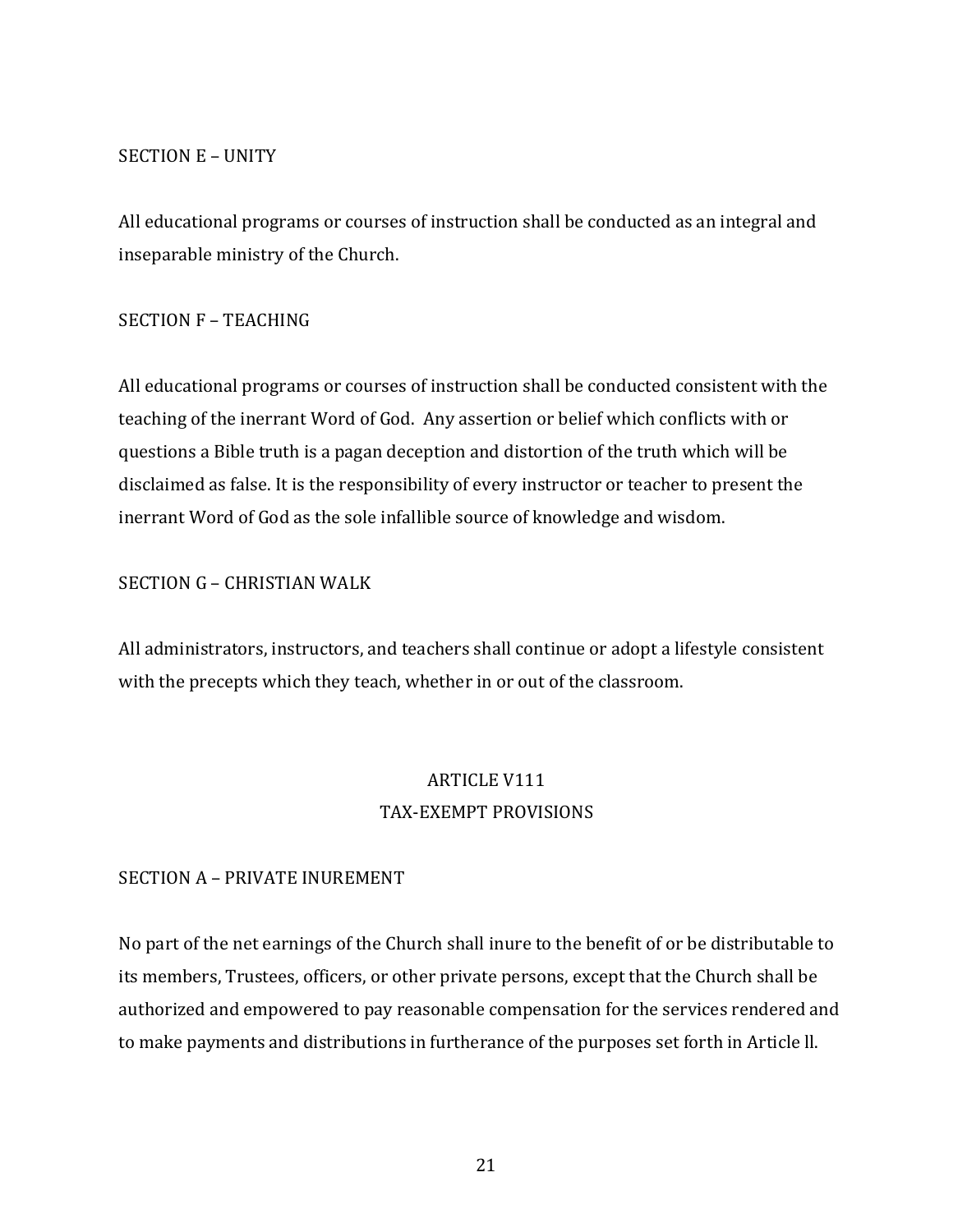#### SECTION B - POLITICAL INVOLVEMENT

No substantial part of the activities of the Church shall be the carrying on of propaganda or otherwise attempting to influence legislation. The Church shall not participate in, or intervene in (including the publishing or distribution of statements) any political campaign on behalf of any candidate for public office.

# SECTION C - DISSOLUTION

Upon the dissolution of the Church, the Board of Trustees, shall, after paying or making provision of payment of all the liabilities of the Church, dispose of all of the assets of the Church to such organization or organizations organized and operated exclusively for religious purposes as shall at the time qualify as an exempt organization or organizations under Section 501  $\odot$  (3) of the Internal Revenue Code of 1986 (or the corresponding provision of any future United States Internal Revenue Law), as the Board of Trustees shall determine. Assets may be distributed only to organizations which agree with the Church's Statement of Faith.

# SECTION D- RACIAL NONDISCRIMINATION

The Church shall have a racially nondiscriminatory policy and therefore shall not discriminate against members, applicants, students, and others on the basis of race, color, or national or ethnic origin.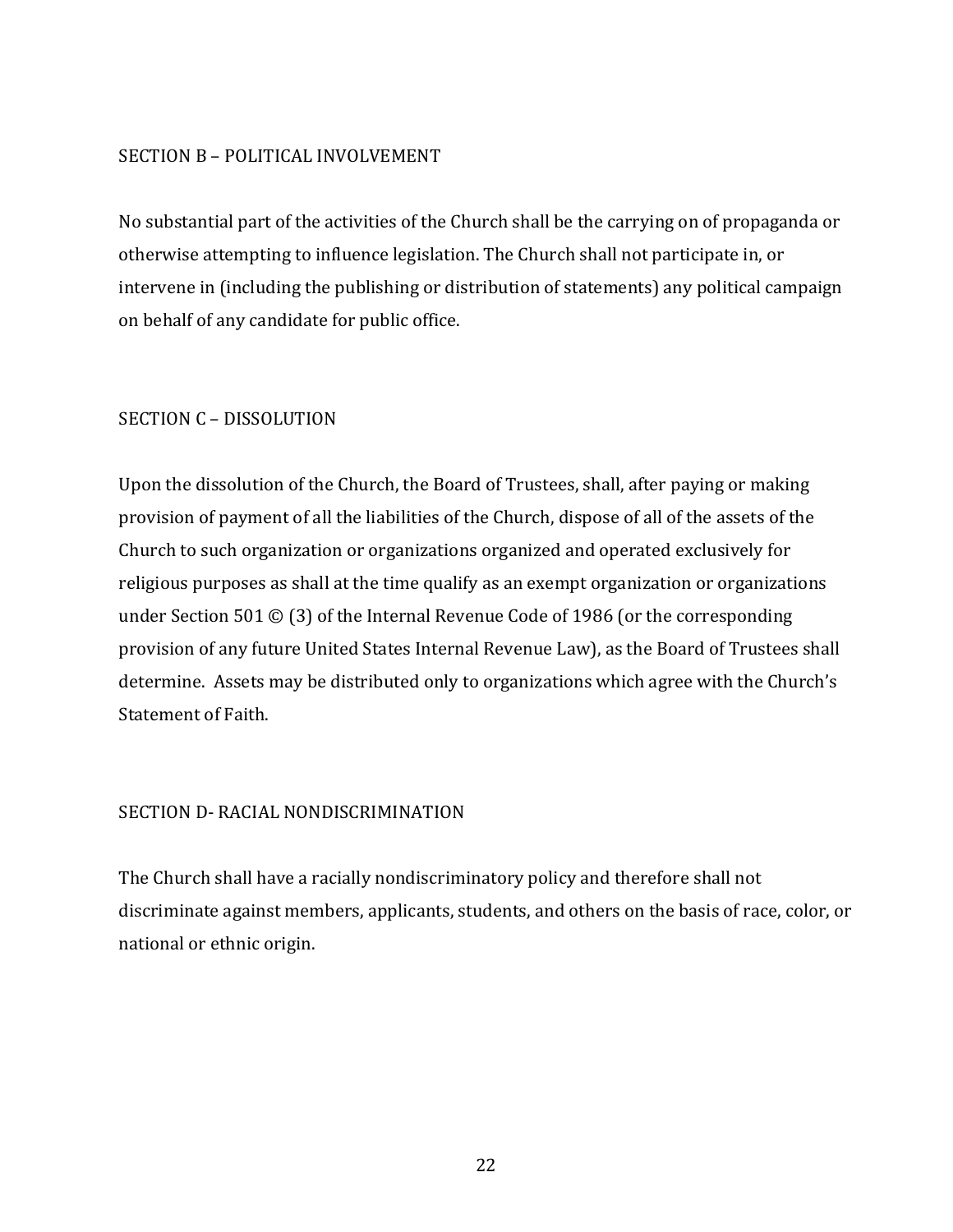# **ARTICLE IX** DESIGNATED CONTRIBUTIONS

From time to time the Church, in the exercise of its religious, educational, and charitable purposes, may establish various funds to accomplish specific goals. Contributors may suggest uses for their contributions but all suggestions shall be deemed advisory rather than mandatory in nature. All contributions made to specific funds or otherwise designated shall remain subject to the exclusive control and discretion of the Pastor and the Board of Deacons. No fiduciary obligation shall be created by any designated contribution made to the Church other than to use the contribution for the general furtherance of any of the purposes stated in Article II, Section A.

#### **ARTICLE X**

#### GENERAL

#### SECTION A - LICENSE

When a member announces to the Church that he feels the call to the ministry, the Church, by majority vote, may license him as an acknowledgment of his call to the ministry and encouragement to make preparation for it. The Pastor may furnish the member with a certificate of license as his credential.

#### SECTION **B** – ORDINATION

In the event this Church has been requested to ordain a member who has been called as Pastor of a Baptist Church the following procedure shall be followed: The Church will express its approval by a vote of three-fourths of the members present at any regular meeting of the Church. Then the Pastor shall invite other fellow Pastors to form a council to